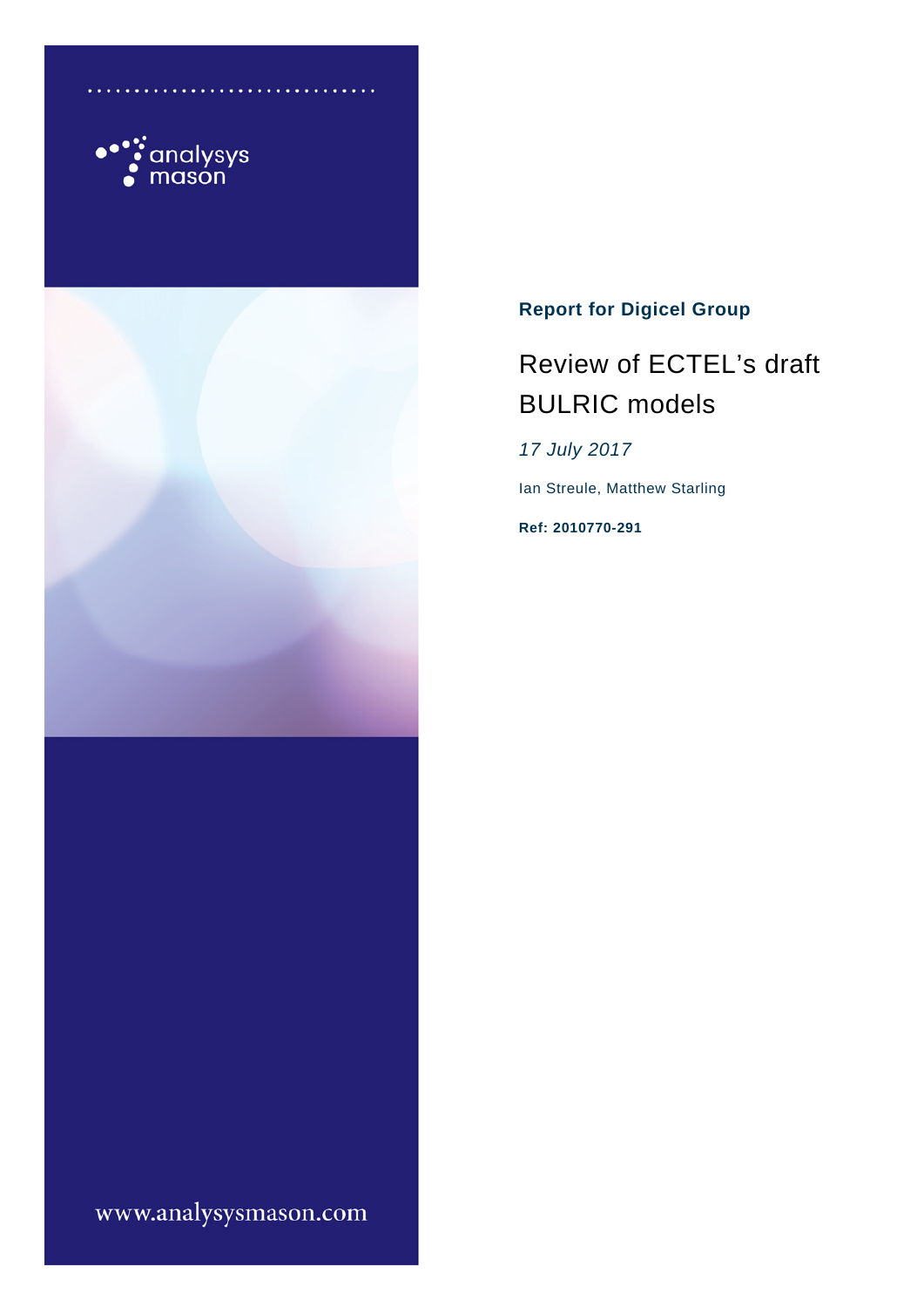# **Contents**

| 1                       | <b>Executive summary</b>                                                          | 1            |
|-------------------------|-----------------------------------------------------------------------------------|--------------|
| $\overline{2}$          | <b>Introduction</b>                                                               | $\mathbf{3}$ |
| $\mathbf{3}$            | <b>Review of the draft MLRIC model</b>                                            | 4            |
| 3.1                     | The models are not transparent for ECTEL's target stakeholders                    | 4            |
| 3.2                     | The use of scorched earth is entirely at odds with international best practice    | 5            |
| 3.3                     | The approach to geotyping and calculating coverage is inadequate                  | 6            |
| 3.4                     | 2G network equipment is being significantly under-dimensioned                     | 12           |
| 3.5                     | The overcapacity factors should be significantly increased                        | 13           |
| 3.6                     | The effective capacity approach is undocumented and not transparently implemented | 14           |
| 3.7                     | Several inputs regarding the WACC need to be updated                              | 15           |
| 3.8                     | A working capital allowance should be included                                    | 17           |
| <b>3.9</b>              | Errors in the model benchmark in the final guidelines report                      | 18           |
| $\overline{\mathbf{4}}$ | <b>Observations regarding the draft FLRIC model</b>                               | 20           |

Annex A Inconsistencies in the documentation

Annex B Illustration of non-transparent formula

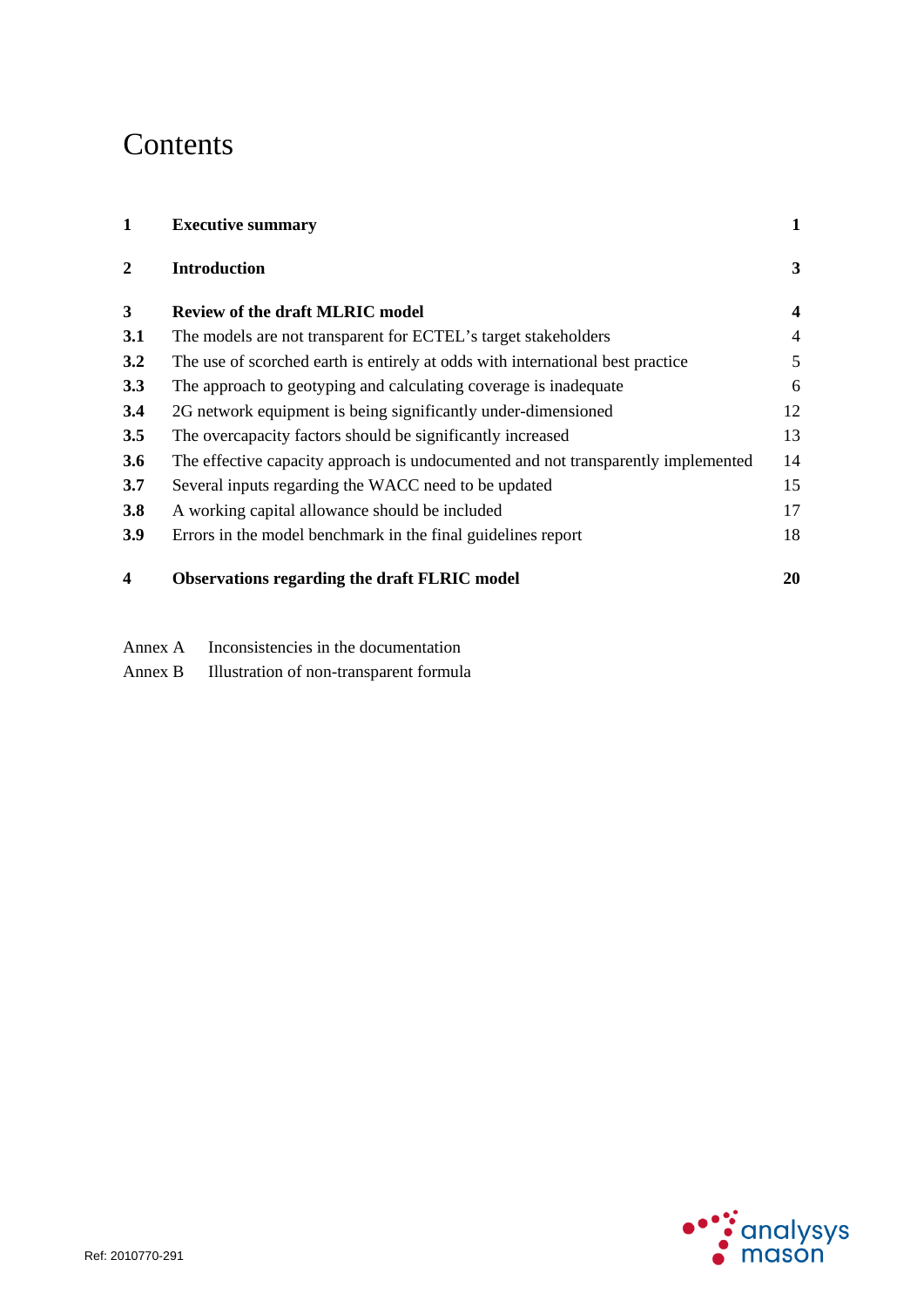Confidentiality Notice: This document and the information contained herein are strictly private and confidential, and are solely for the use of Digicel Group.

Copyright © 2017. The information contained herein is the property of Analysys Mason Limited and is provided on condition that it will not be reproduced, copied, lent or disclosed, directly or indirectly, nor used for any purpose other than that for which it was specifically furnished.

Analysys Mason Limited St Giles Court 24 Castle Street Cambridge CB3 0AJ UK Tel: +44 (0)1223 460600 cambridge@analysysmason.com www.analysysmason.com Registered in England No. 5177472

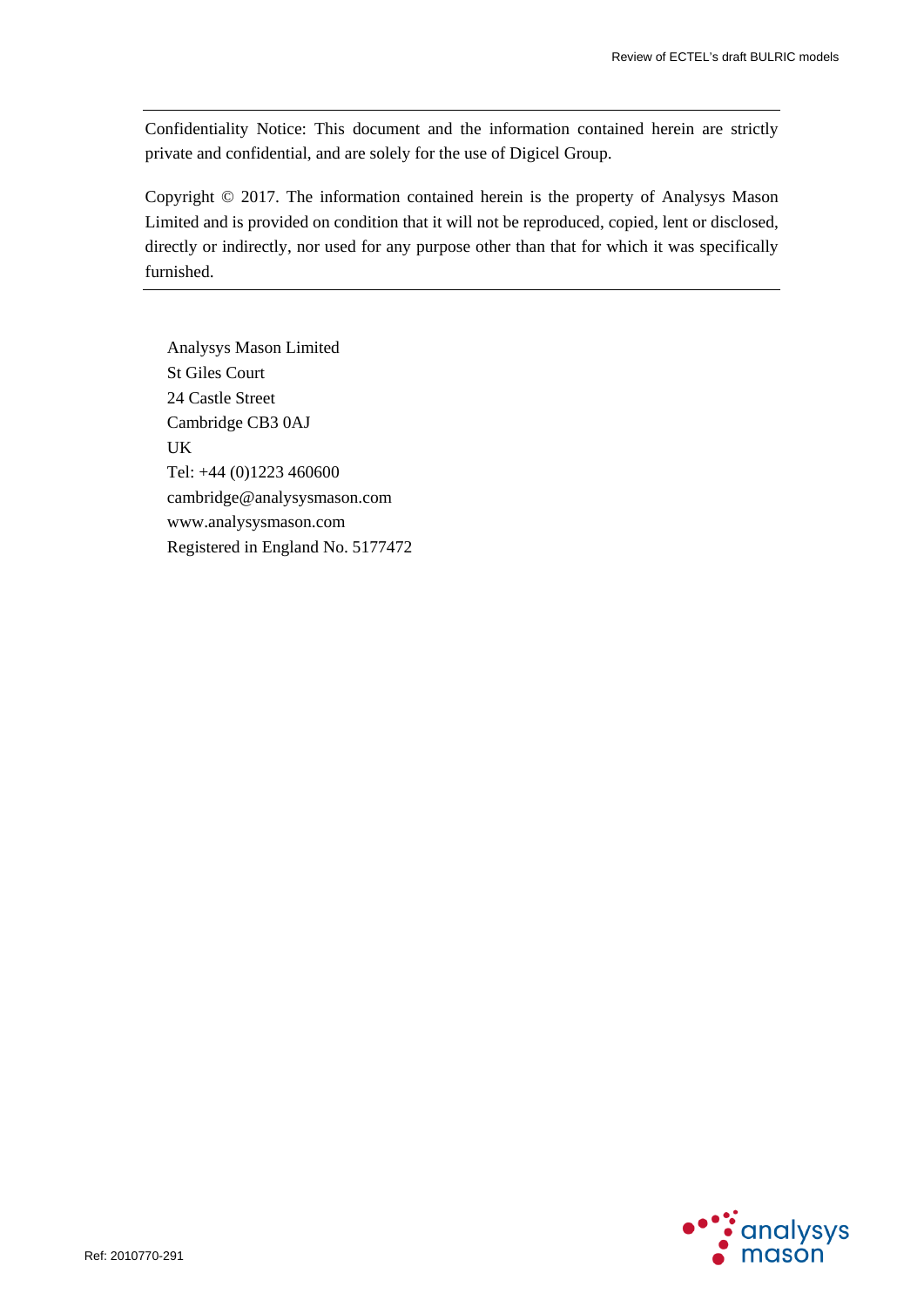## 1 Executive summary

The Eastern Caribbean Telecommunications Authority (ECTEL) is the regulatory body for telecommunications in its five member states (Dominica, Grenada, St Kitts and Nevis, St Lucia and St Vincent and the Grenadines). ECTEL hired Axon Partners (Axon) to produce cost models of both fixed core networks and mobile networks in all five member states. On 29 May 2017, ECTEL released draft models for consultation on the future pricing of voice termination. [1](#page-3-0)

Digicel Group (Digicel) has appointed Analysys Mason to review the models and associated documentation issued by ECTEL to see how the approach taken compares with good practice seen in other jurisdictions, including some of those referenced by ECTEL itself in the final guidelines report published in January [2](#page-3-1)017.<sup>2</sup>

We have identified several areas of concern regarding the draft mobile long-run incremental cost (MLRIC) model and recommend work is undertaken to improve the approach taken. In particular:

- We would strongly question the use of the scorched-earth approach in the draft MLRIC model, as this goes against the approaches used in all but one of the benchmark countries used by ECTEL. Incidentally, although the benchmarking in the final guidelines report stated five countries use a scorched-earth approach, four of these were models developed by Analysys Mason and we can confirm they do not use a scorched-earth approach. To be correct, they use a scorched-node approach. Incidentally, ECTEL's benchmarking in the final guidelines report from January 2017 is wrong in several places and often considers models that have long since been superseded.
- There are inconsistencies in the geotyping inputs in the draft MLRIC model, as the inputs in the Excel file published by ECTEL differ from those indicated by the maps annexed to the mobile model documentation. Furthermore, the location data used for this modelling is of poor accuracy and appears to not adequately capture the population centres on the islands, especially on Dominica (where, for instance, Portsmouth has been missed almost entirely, as the location data is in the sea). We recommend that Axon should redefine its geotyping approach using a more reliable data source, such as that published by geoMinds.
- We have also identified that the coverage calculation does not consider the contiguous areas in a geotype. Therefore, the draft MLRIC model is calculating in at least one case (in St Vincent and the Grenadines) that the model can cover one geotype with one site, even though that geotype lies across three different islands, which is unrealistic.

<span id="page-3-1"></span><sup>2</sup> https://www.ectel.int/wp-content/uploads/2017/01/Axon-Consulting-final-principles-methodologies-guidelines-20161227.pdf



<span id="page-3-0"></span> $\overline{1}$ <sup>1</sup> See https://www.ectel.int/draft-cost-models-for-fixed-and-mobile-interconnection-rates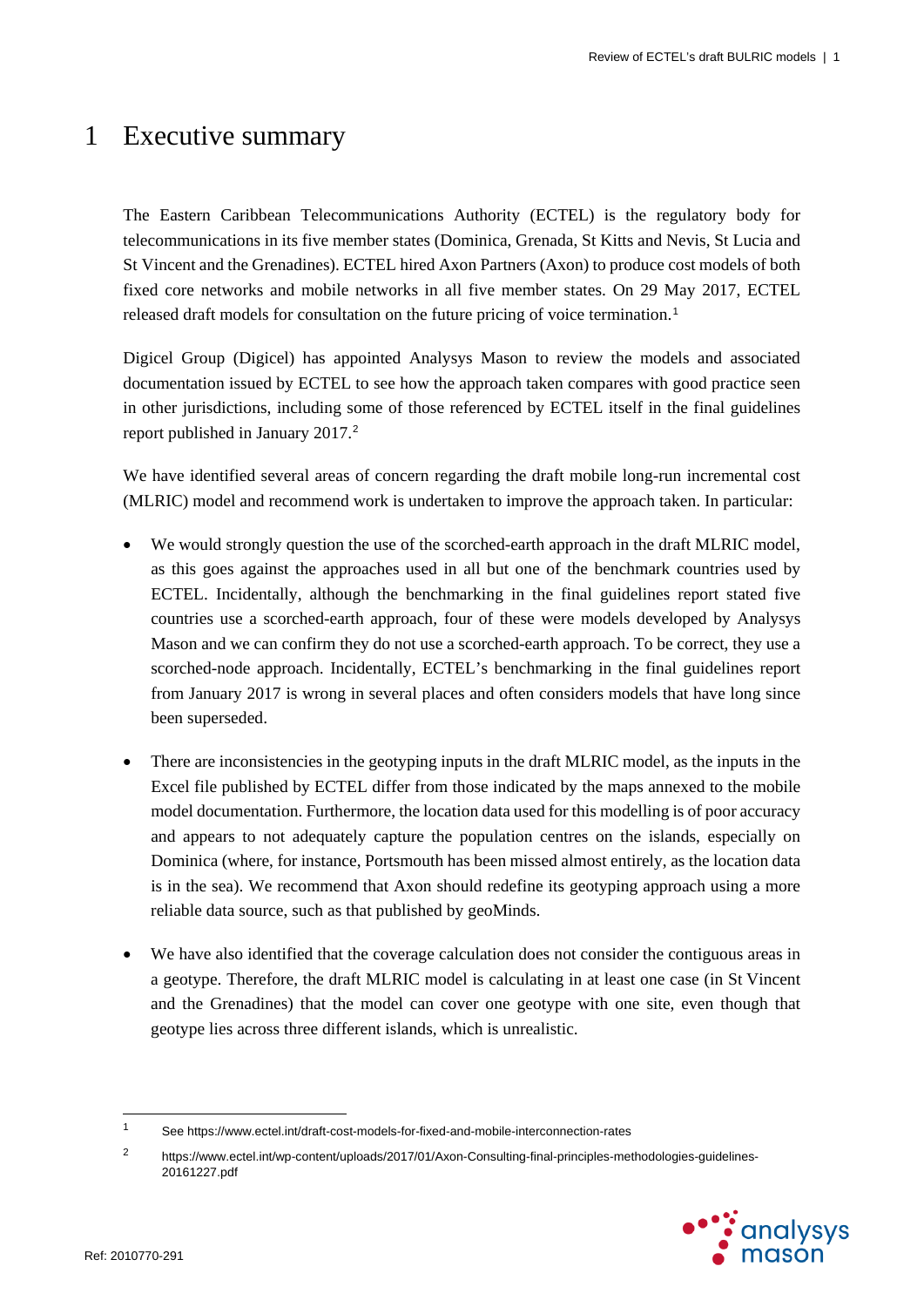- The 10% overcapacity factors used to dimension spare capacity in the network assets are far too low. Of nine other models we have inspected, overcapacity factors should be significantly higher (over 50% in several cases). A more realistic capacity deployment using a higher factor is reasonable to build in real life, in order to handle the peaky nature of traffic across the day, year, and even in the busy hour as people move across the islands from home to work places. The lack of spare capacity in the network is highlighted by there being far fewer 2G transceivers (TRX) in the draft MLRIC model than there are in Digicel's network.
- We have also indicated that the working capacity allowance should be set to a nonzero value. We recommend a value equivalent to 30 days of opex.
- We have also identified several aspects of the weighted average cost of capital (WACC) that should be updated. The description of the WACC calculation in the documentation was poor and we had to request clarification from ECTEL to obtain the necessary information for the derivation of this crucial input.
- We also note that lifetimes in both the draft fixed and mobile bottom-up long-run incremental cost models appear to be inconsistent and have recommended an alignment.

Data that is confidential to Digicel within this report has been redacted and is indicated by the use of square brackets and the scissor symbol  $[\mathcal{K}...]$ .

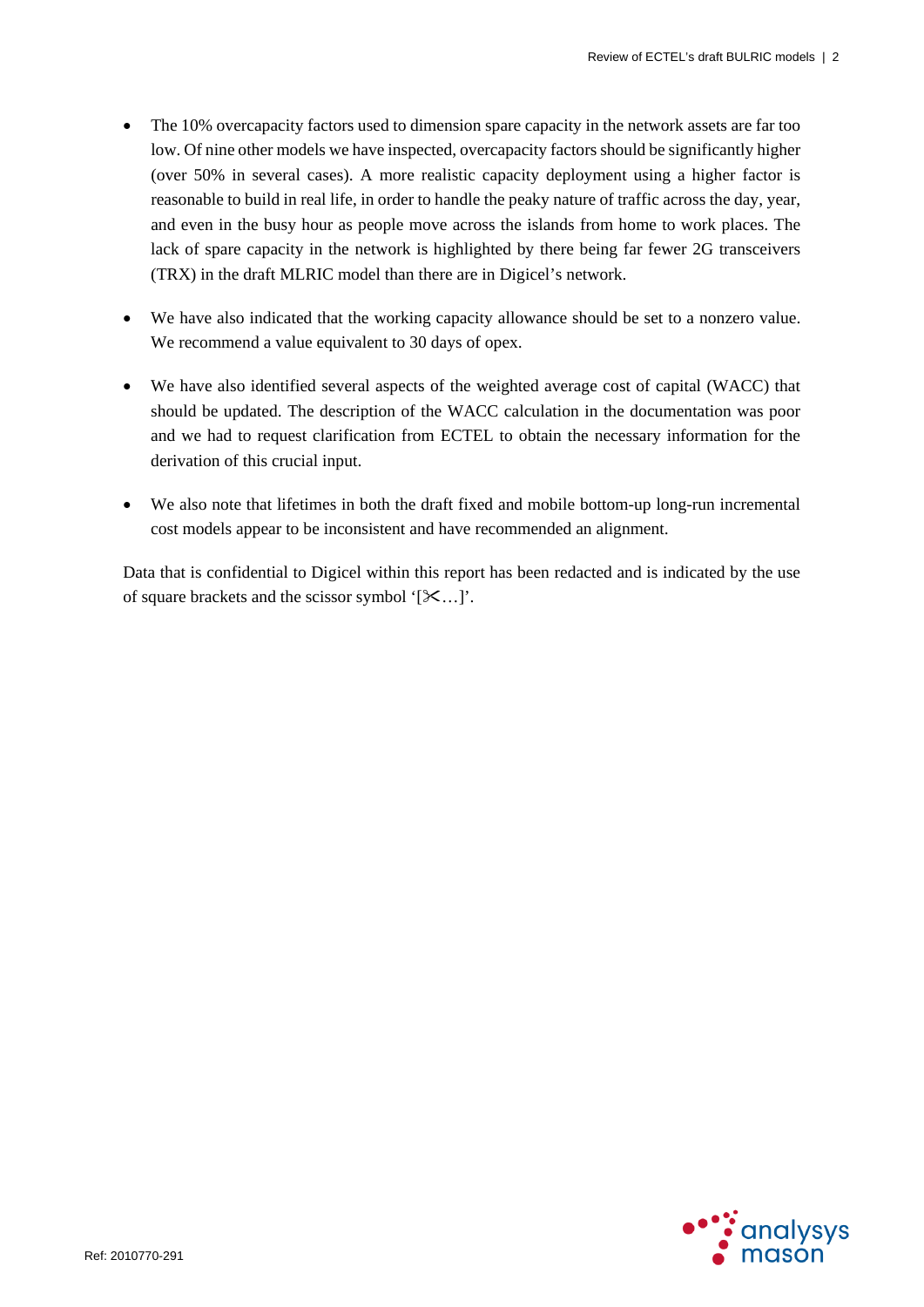## 2 Introduction

Analysys Mason has been commissioned by Digicel Group (Digicel) to produce an independent expert report to supplement Digicel's response to the consultation of draft bottom-up long-run incremental cost (BULRIC) models published by the Eastern Caribbean Telecommunications Authority (ECTEL) in May 2017. [3](#page-5-1)

The materials released by ECTEL in the consultation package are listed in [Figure 2.1](#page-5-0) below. For each item, we state how we refer to that item within this report. We also list the final version of the principles paper (guidelines report) released by ECTEL in January 2017, which should also underpin the modelling undertaken.<sup>[4](#page-5-2)</sup>

<span id="page-5-0"></span>*Figure 2.1: Materials released for consultation by ECTEL [Source: Analysys Mason, 2017]*

| <b>Document title</b>                                                   | Reference used in this report |
|-------------------------------------------------------------------------|-------------------------------|
| 1 Draft Cost Models for Fixed and Mobile Interconnection Rates          | Consultation document         |
| 2 Introduction to BULRIC Models Consultation                            | Consultation note             |
| 3 Description of the BULRIC Model for Fixed Networks                    | Fixed model documentation     |
| 4 Fixed BULRIC Model User Manual                                        | Fixed user manual             |
| 5 BULRIC Fixed Model                                                    | Draft FLRIC model             |
| 6 Description of the BULRIC Model for Mobile Networks                   | Mobile model documentation    |
| 7 Mobile BULRIC Model User Manual                                       | Mobile user manual            |
| 8 BULRIC Mobile Model                                                   | Draft MLRIC model             |
| Recommendations on new interconnection rates for ECTEL<br>member states | Final quidelines report       |

The main objective of our report is to comment on the approach taken by ECTEL and to assess it against economic principles, investment principles, realistic network deployment requirements and modelling best practice (as observed in other jurisdictions). We have focused in particular on the draft MLRIC model, although we have also made some observations on the draft FLRIC model.

This report also contains supplementary annexes setting out other issues we have identified.

When referring to model worksheets, we use the code at the start of the name. For example, we refer to the *10I CALC SERVICES COST* worksheet as "worksheet 10I".

<span id="page-5-2"></span><sup>4</sup> https://www.ectel.int/wp-content/uploads/2017/01/Axon-Consulting-final-principles-methodologies-guidelines-20161227.pdf



<span id="page-5-1"></span> $\mathbf{3}$ <sup>3</sup> https://www.ectel.int/draft-cost-models-for-fixed-and-mobile-interconnection-rates/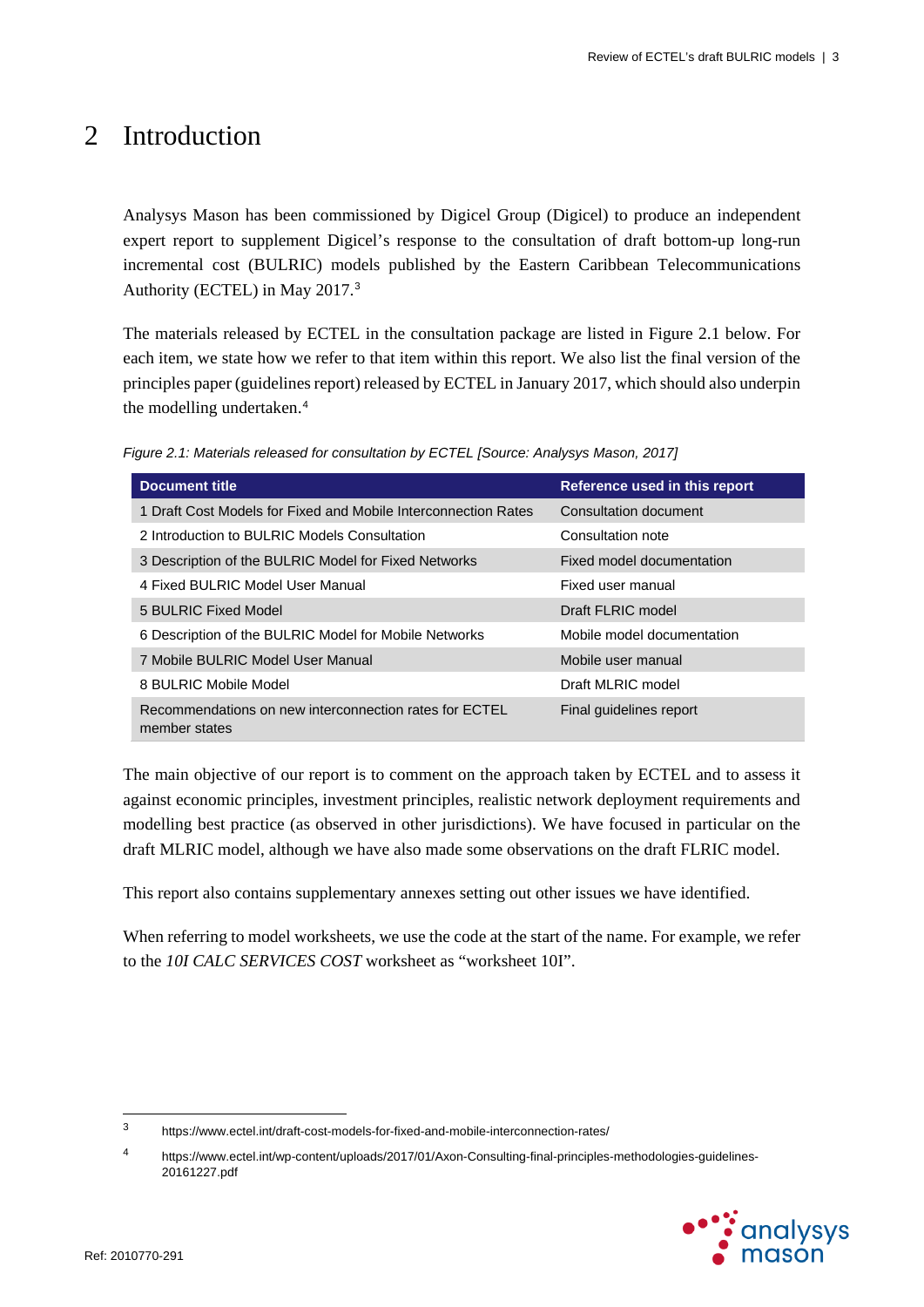# 3 Review of the draft MLRIC model

## **3.1 The models are not transparent for ECTEL's target stakeholders**

The models developed by Axon on behalf of ECTEL are for the price regulation of several companies operating on the five Eastern Caribbean member states. All these companies (not just Digicel) have limited resources within their regulatory functions to review such models. The models fail to take this into account, as shown by the issues highlighted in [Figure 3.1.](#page-6-0)

| <b>Issue</b>               | <b>Example</b><br>worksheet <sup>5</sup>                                                                                                                            | <b>Description</b>                                                                                                                                                                                                                                                                                                                                                                                                                                                                                                                                                                                                                                                                                                                                                                                                                                                                                                                                             |
|----------------------------|---------------------------------------------------------------------------------------------------------------------------------------------------------------------|----------------------------------------------------------------------------------------------------------------------------------------------------------------------------------------------------------------------------------------------------------------------------------------------------------------------------------------------------------------------------------------------------------------------------------------------------------------------------------------------------------------------------------------------------------------------------------------------------------------------------------------------------------------------------------------------------------------------------------------------------------------------------------------------------------------------------------------------------------------------------------------------------------------------------------------------------------------|
| Model size                 |                                                                                                                                                                     | The draft MLRIC model alone consists of almost 100<br>worksheets and 2.5 million cells. Such a large model effectively<br>prevents the operators' employees from exploring and<br>investigating the approach, interim calculations and variety of<br>outputs from the models. The operators' employees have good<br>knowledge of the networks and traffic-related issues prevailing<br>in the different markets, but this cannot be effectively applied to<br>test or improve the draft models. Instead, the companies require<br>expert advisers, who have international experience but limited<br>knowledge of the individual ECTEL markets.<br>The model could have been constructed with fewer worksheets,<br>therefore requiring less use of complicated inter-worksheet<br>formulae like INDIRECT() or OFFSET(). These formulae are<br>notoriously difficult to understand and check, especially for less<br>experienced modellers within the operators. |
| Excessive<br>run-time      | <b>CONTROL</b>                                                                                                                                                      | The "run" macro requires 2.5 minutes to run for a single<br>operator for one scenario. Any sensitivity test therefore requires<br>2.5 minutes to run. Most published LRIC models can re-<br>calculate in a few seconds. It is difficult to understand how the<br>calculations may be behaving, if it takes 2.5 minutes to follow<br>each logical test.                                                                                                                                                                                                                                                                                                                                                                                                                                                                                                                                                                                                         |
| Excessive<br>detail        | <b>12A CALC SERV</b><br><b>INCREMENTAL</b><br>COST                                                                                                                  | Costs are reported by asset over time, separately by<br>depreciation, cost of capital, opex and G&A. Each table is the<br>sum of ten tables.                                                                                                                                                                                                                                                                                                                                                                                                                                                                                                                                                                                                                                                                                                                                                                                                                   |
| Redundant<br>functionality | $\bullet$ 4D COST<br><b>ESTIMATION</b><br>FOR TX<br>11E MAC<br>$\bullet$<br><b>SERVICES</b><br><b>COST</b><br>$\bullet$ OC PAR<br><b>RESOURCES</b><br>1A INP DEMAND | Out of 450 rows of calculation, fewer than 10% are actively<br>$\bullet$<br>used (i.e. contain a nonzero answer).<br>• The model stores results for the costs calculated for<br>10 increments, even though only the first two are used.<br>Even when including the 4G assets (that are not used),<br>almost 75% of the asset list is blank.<br>Even when including the 4G services (that are not used),<br>almost 75% of the service list is blank.                                                                                                                                                                                                                                                                                                                                                                                                                                                                                                            |
| Lack of<br>auditability    | 11A-11E                                                                                                                                                             | The model does not calculate using F9: generating outputs<br>requires a macro to aggregate results by geotype, over time                                                                                                                                                                                                                                                                                                                                                                                                                                                                                                                                                                                                                                                                                                                                                                                                                                       |

<span id="page-6-0"></span>*Figure 3.1: Transparency issues identified in the draft MLRIC model [Source: Analysys Mason, 2017]*

<span id="page-6-1"></span> $\overline{5}$ <sup>5</sup> We would, however, note that the prefixing of the worksheet names (0A–13A) is useful when documenting worksheets.

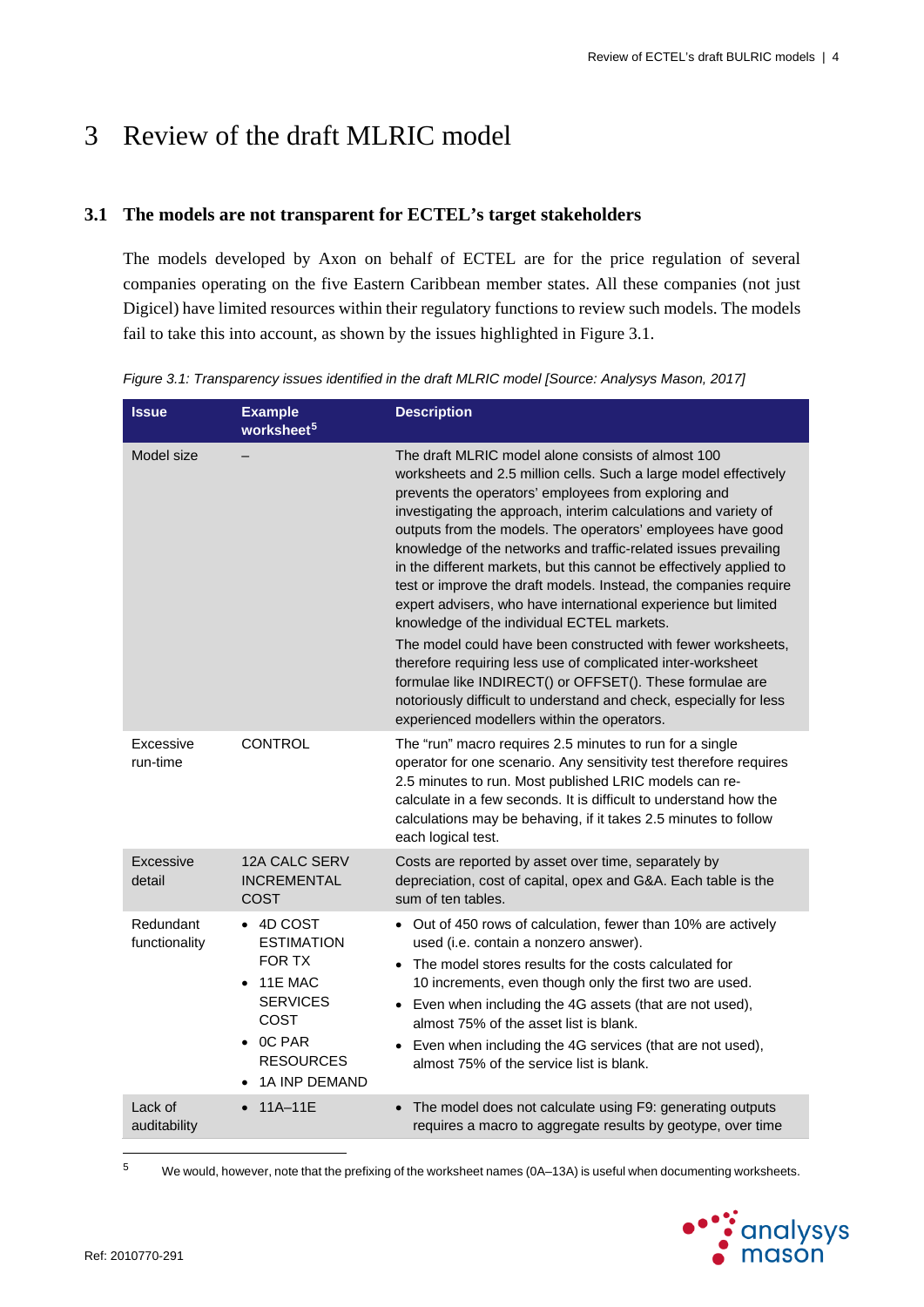| <b>Issue</b>                      | <b>Example</b><br>worksheet <sup>5</sup>                | <b>Description</b>                                                                                                                                                                                                                                                                                                                                                                                                                                                                                                 |
|-----------------------------------|---------------------------------------------------------|--------------------------------------------------------------------------------------------------------------------------------------------------------------------------------------------------------------------------------------------------------------------------------------------------------------------------------------------------------------------------------------------------------------------------------------------------------------------------------------------------------------------|
|                                   |                                                         | and by increment. Many interim steps are pasted values and<br>therefore cannot be audited.                                                                                                                                                                                                                                                                                                                                                                                                                         |
|                                   | <b>1A INP DEMAND</b>                                    | Understanding the use of a crucial input like the market<br>$\bullet$<br>share (selection.demand.percentage) cannot be done using<br>the "Trace dependents" functionality on the Excel toolbar.<br>This is because it multiplies an OFFSET() on worksheet 1A.<br>The use of OFFSET() makes understanding and checking<br>significantly harder for users.                                                                                                                                                           |
| Poor<br>worksheet<br>layout       | <b>1A INP DEMAND</b><br>1H INP<br><b>TECHNOLOGY DIS</b> | Many inputs are specified on an operator-by-operator basis,<br>with input blocks for each of the islands side by side rather than<br>underneath each other. Side-by-side input blocks make the<br>model hard to navigate and understand.                                                                                                                                                                                                                                                                           |
|                                   |                                                         | Inputs are sometimes placed beneath each other (our<br>recommended method) e.g. worksheet 2D, but this should be<br>the case throughout the model.                                                                                                                                                                                                                                                                                                                                                                 |
| Use of<br>custom<br>formulae      | 3E MAT<br>SERV2DRIV                                     | The documentation does not describe the function of the<br>custom formula array2mat(). Although we have sought to<br>understand the function by looking at the custom formula<br>definition (it appears to convert two pairs of indexed columns<br>into two matrices for multiplication), it is likely to be unintelligible<br>for most stakeholders. If the model had been dimensioned<br>appropriately (with less unused functionality), then we expect<br>that such a complicated approach would not be needed. |
| Poor use of<br>pane<br>freezing   | 3B MAP<br>SERV2DRIV                                     | This worksheet has been set up so that the frozen columns fill<br>the whole desktop screen, meaning that users cannot (without<br>changing settings) view the inputs themselves.                                                                                                                                                                                                                                                                                                                                   |
| Lack of row<br>grouping           | 11F MAC RES<br>COST                                     | Worksheets can be hard to navigate given the number of large<br>calculation blocks present. The use of row and/or column<br>grouping would help to address this.                                                                                                                                                                                                                                                                                                                                                   |
| Use of<br>complicated<br>formulae | 10I CALC<br><b>SERVICES COST</b>                        | Such formulae are difficult to understand and critique, even for<br>a proficient user of Microsoft Excel. An example is provided in<br>Annex B. This example also demonstrates the excessive use of<br>OFFSET(), within a formula which can only be 'trusted' to have<br>all the correct cell references, column indexes, row indexes,<br>term multipliers, brackets, etc.                                                                                                                                         |

Based on all the issues that we have identified and listed above, transparency of the cost modelling (and getting stakeholder buy-in and understanding of the calculation) is not of importance to ECTEL.

## <span id="page-7-0"></span>**3.2 The use of scorched earth is entirely at odds with international best practice**

ECTEL's decision to choose a scorched-earth approach in modelling the radio network goes against international best practice. Table 21 of ECTEL's own final guidelines report shows that most of its benchmark countries do not use scorched earth, as shown below.

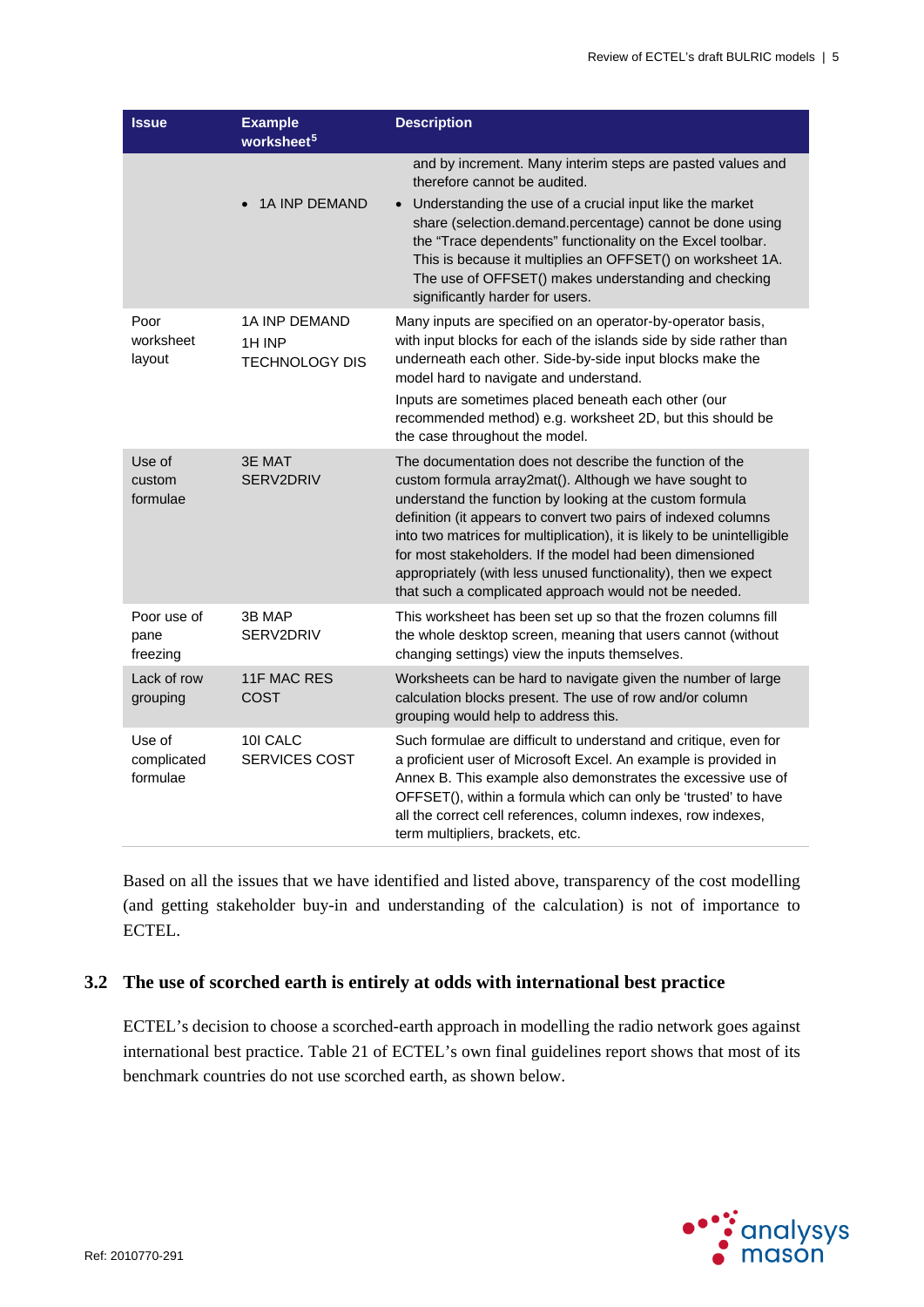| Figure 3.2: Benchmark of mobile access network modelling [Source: ECTEL final guidelines report, 2017] |  |
|--------------------------------------------------------------------------------------------------------|--|
|                                                                                                        |  |

|                        | <b>Brazil</b> | å | Jamaica | Colombia | Salvador<br>面 | Spain       | France | Norway      | Sweden      | š | Oman | Bahrain | š | Saudi Arabia | Jordan | Zimbabwe | <b>TOTAL</b> |
|------------------------|---------------|---|---------|----------|---------------|-------------|--------|-------------|-------------|---|------|---------|---|--------------|--------|----------|--------------|
| Scorched node          | ×             | x | x       | x        | ×             | ×           | ×      | ×           | $\mathbf x$ | x | x    | ×       | x | x            | V      | ×        | 1/16         |
| Modified scorched node | v             |   | ν       |          | v             | $\mathbf x$ | x      | $\mathbf x$ | $\mathbf x$ | x | v    |         |   | v            | ×      | v        | 10/16        |
| <b>Scorched earth</b>  | ×             | x | x       | x        | x             | v           | v      |             | v           | v | x    | ×       | x | $\mathbf x$  | ×      | x        | 5/16         |

Network Topology Design - Access Network

Moreover, as Analysys Mason developed the mobile cost models in France, Norway, Sweden and the UK, we can state with confidence that they do not use the scorched-earth approach either (the above benchmark is in fact significantly wrong). Therefore, only one country out of the benchmark group of 16 has used scorched earth in its mobile access network modelling (i.e. Spain).

Best practice is to use the scorched-node approach in some form, by calibrating to operator site counts. This reflects the real constraints faced by operators in their deployments.

The scorched-earth approach implemented in the draft MLRIC model, with little or no crosschecking of results, leads to unreliable draft results (such as the assumption within the model that one radio site can be used to cover three separate islands). This is described below.

## **3.3 The approach to geotyping and calculating coverage is inadequate**

We have reviewed the geo-analysis work underpinning the draft MLRIC model and found numerous flaws in the data and approach. ECTEL needs to improve all aspects of the approach to ensure that the model reflects a reasonable approach to radio network deployment on these islands, especially should it continue to place a (non-standard) reliance on a scorched-earth approach. We describe these issues in turn below.

## **3.3.1 The inputs in the model do not appear to be consistent and are based on inaccurate data**

In the case of St Vincent and the Grenadines, the urban geotype data appears to be incorrect on row 158 of worksheet 2C. It is specified as two grid squares with a population of 15 people, but apparently has one population centre with a population of more than 100 people. The population in this geotype appears to be incorrect, especially since these grid squares could not be described as urban based on these characteristics.

Also, there are several cases where there appear to be fewer population centres than grid squares (including the example above). Our understanding of the approach from Section 5.2 of the mobile model documentation is that every grid square included in the modelling must have at least one population centre. The cases we have identified are below:

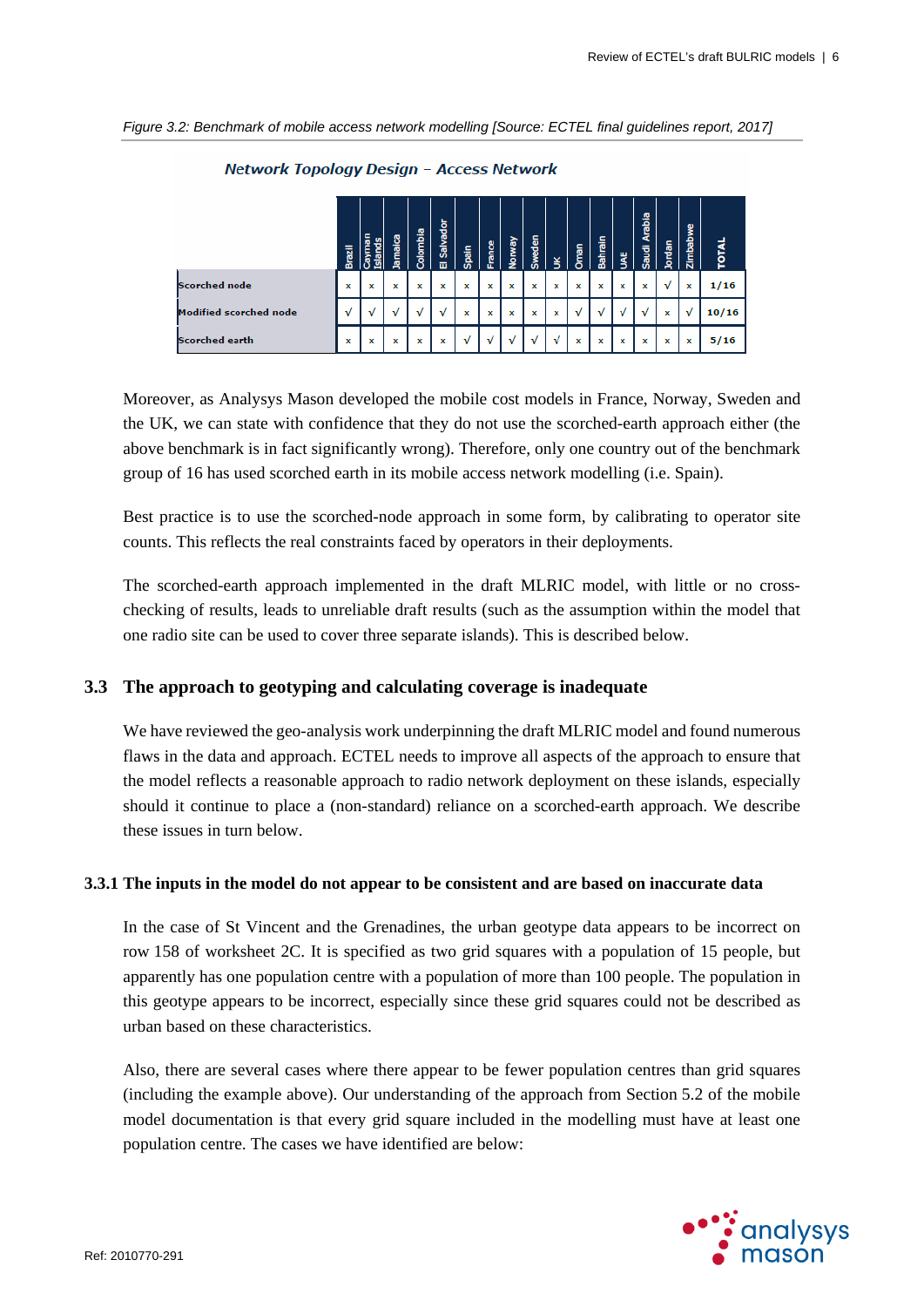- Dominica: rural spread (mountainous)
- St Kitts and Nevis: rural spread (mountainous)
- St Vincent and the Grenadines: rural spread (non-mountainous) and urban.

As described in Section 5.2 of the mobile model documentation, population centres are used from the geonames website to identify areas requiring coverage. Our understanding is that these are the entries tagged as "city, village…" for each island. We believe that insufficient locations are being used, as there are further locations tagged under "spot, building, farm…". All relevant data for the islands can be downloaded from a webpage on the geonames website.<sup>[6](#page-9-1)</sup>

Analysis of this data indicates that, whilst not all relevant to this modelling, there are important locations including airports, hotels/resorts, hospitals and schools/universities. Whilst not population centres in terms of *permanent habitation*, they are population centres in terms of *frequent occupancy* and therefore it is reasonable to expect that they need to be covered. We recommend that the geotyping is revised to include these locations to ensure that the level of coverage obtained better reflects real-world locations and levels of coverage on the islands.

The number of such locations by country is summarised below in [Figure 3.3.](#page-9-0) As can be seen by comparing the third and fifth columns, this would lead to at least a 10% uplift in the number of population centres for all the islands (and more than 50% uplift in the case of St Lucia, which has a large number of hotels present).

| <b>Island</b>                    | <b>Modelled</b><br>population<br><b>centres</b> | <b>Entries under</b><br>"city, village" | <b>Total entries</b><br>under "spot,<br>building, farm" | <b>Relevant entries</b><br>under "spot,<br>building, farm"7 |
|----------------------------------|-------------------------------------------------|-----------------------------------------|---------------------------------------------------------|-------------------------------------------------------------|
| Dominica                         | 106                                             | 112                                     | 30                                                      | 14                                                          |
| Grenada                          | 277                                             | 280                                     | 125                                                     | 36                                                          |
| St Kitts & Nevis                 | 120                                             | 119                                     | 209                                                     | 27                                                          |
| St Lucia                         | 227                                             | 191                                     | 125                                                     | 103                                                         |
| St Vincent and<br>the Grenadines | 84                                              | 91                                      | 35                                                      | 16                                                          |
| <b>Total</b>                     | 814                                             | 793                                     | 524                                                     | 196                                                         |

<span id="page-9-0"></span>*Figure 3.3: Population centre by island [Source: [www.geonames.org,](http://www.geonames.org/) mobile model documentation, 2017]*

We have also identified inconsistencies between the geotyping maps in the model documentation and the inputs included in the model. [Figure 3.4](#page-10-0) illustrates the geotypes for St Kitts and Nevis. The suburban dense geotype (red) is shown to have seven squares, but the model inputs indicate there should be 10 squares (cell G91 on worksheet 2C). Similarly, [Figure 3.4](#page-10-0) indicates 13 squares in the suburban geotype (orange), whereas the model inputs state there should be 15 squares (cell G90).

<span id="page-9-2"></span><sup>&</sup>lt;sup>7</sup> Assumed to be airports, airfields, hotels, hospitals, resorts, schools, universities and stadiums.



 $\overline{a}$ 

<span id="page-9-1"></span><sup>6</sup> http://download.geonames.org/export/dump/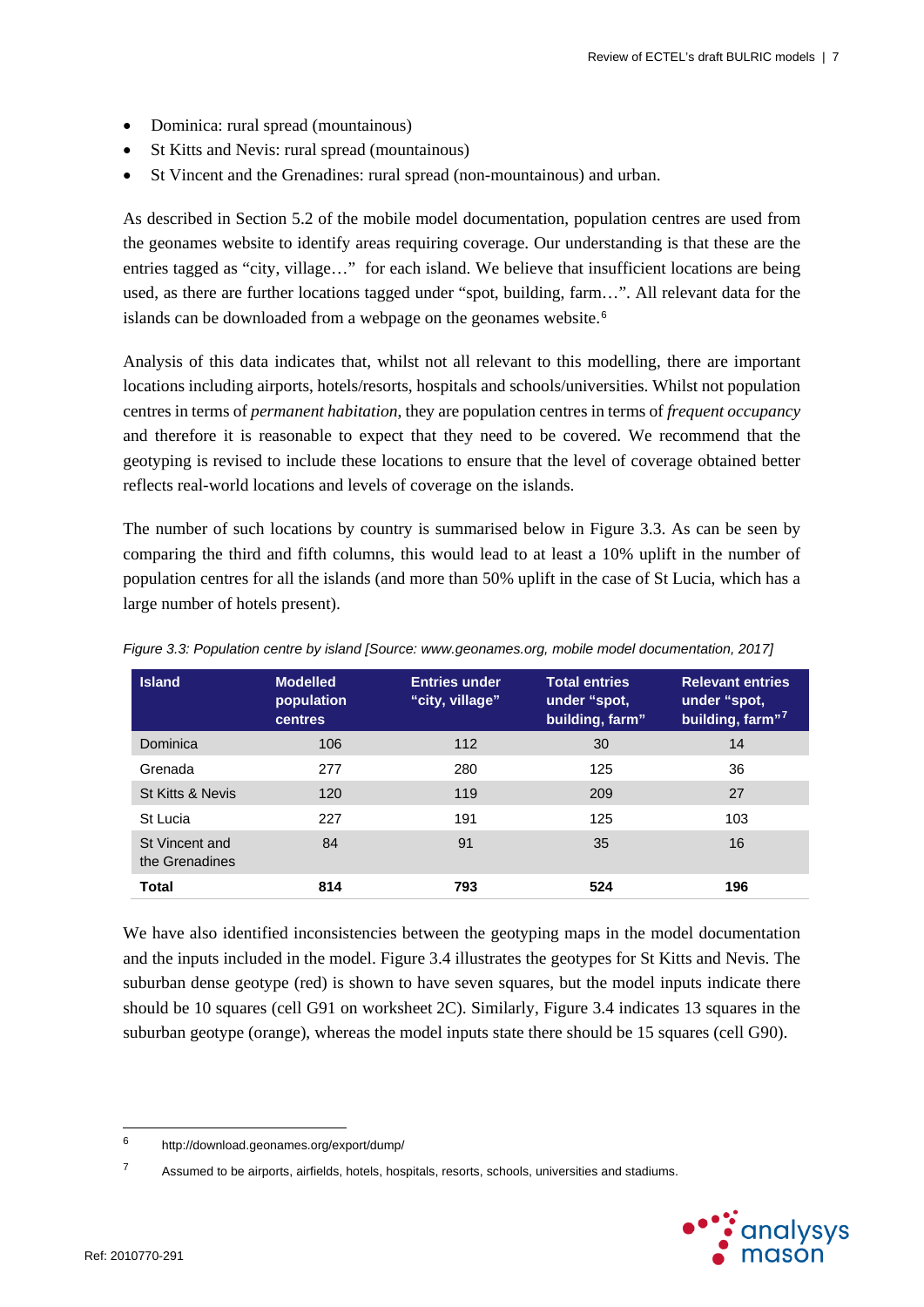Regardless of the final approach taken, it is important for the transparency of the process that the documentation properly reflects the modelling inputs.



<span id="page-10-0"></span>*Figure 3.4: Illustration of geotypes defined for St Kitts and Nevis [Source: Mobile model documentation, 2017]*

## **3.3.2 The subset of sampling grids is too small**

We have identified a source of geographical data for the road segments across all five countries from a website called geoMinds.<sup>[8](#page-10-1)</sup> We have also recreated the geotypes for each of the five countries shown in Annex A of the mobile model documentation, using the grid squares used by ECTEL (which we requested during the consultation period). When the road segments are overlaid, it is clear that several significant settlements are being missed using the current approach, particularly in Dominica.

We illustrate this in [Figure 3.5](#page-11-0) below and have indicated the settlements which have been omitted (these can be identified visually by the road density and we have highlighted them using red dotted squares). In particular, the subset of grid squares used by ECTEL appears to omit some or all of the population centres in Dominica such as Portsmouth, Mero, Douglas Charles Airport, Marigot, Atkinson and Castle Bruce.

This is because (relatively inaccurate) locations have been used when population centres are in reality areas rather than points. This is particularly important given (i) the small scale of the geography of these islands and (ii) not all the island is to be covered given the distribution of population and the terrain.

The locations shown as crosses in [Figure 3.5](#page-11-0) below are those that we have downloaded from ECTEL's source (i.e. the geonames website).

<span id="page-10-1"></span> $\mathbf{a}$ We have used this data as allowed by the terms of the Open Database License (ODbL) v1.0 (http://opendatacommons.org/licenses/odbl/1.0/).

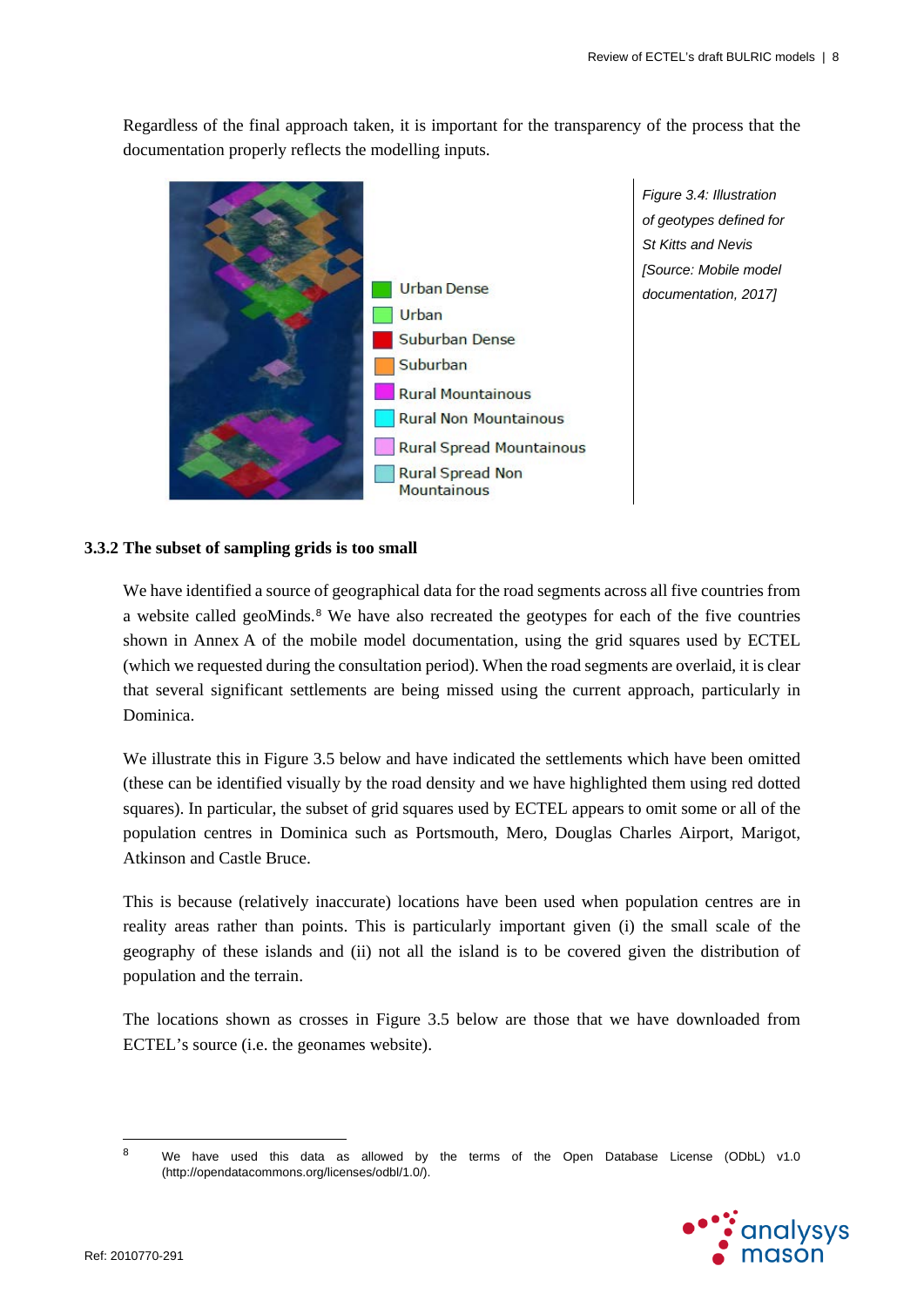

<span id="page-11-0"></span>*Figure 3.5: Geotypes in Dominica illustrated in the mobile model documentation (left); and our reconstruction using grid squares from ECTEL and available geodata (right) [Source: Analysys Mason, 2017]*

The limitations of the locations used in the draft MLRIC model can be seen in the case of Portsmouth above (those locations from geonames closest to Portsmouth are highlighted as light blue crosses). These crosses highlight the lack of accuracy of the co-ordinate data used by ECTEL for modelling at the scale of these islands. The locations are insufficiently accurate to ensure that the correct squares are identified, with the co-ordinates appearing to be rounded to a limited number of decimal places.

To further illustrate this inadequacy in the model approach, we have calculated how many of Digicel's sites are currently captured within the grid squares included in the draft MLRIC model. The proportion of sites with the grid squares of each island for which we have data is shown below. We highlight that a significant proportion of the real-world sites in Dominica are not being covered. [Figure 3.6](#page-12-0) shows that between  $[\mathcal{K}]$  and  $[\mathcal{K}]$  of actual sites are not covered by the geotypes used by ECTEL. This leads to a significant understatement of coverage sites required.

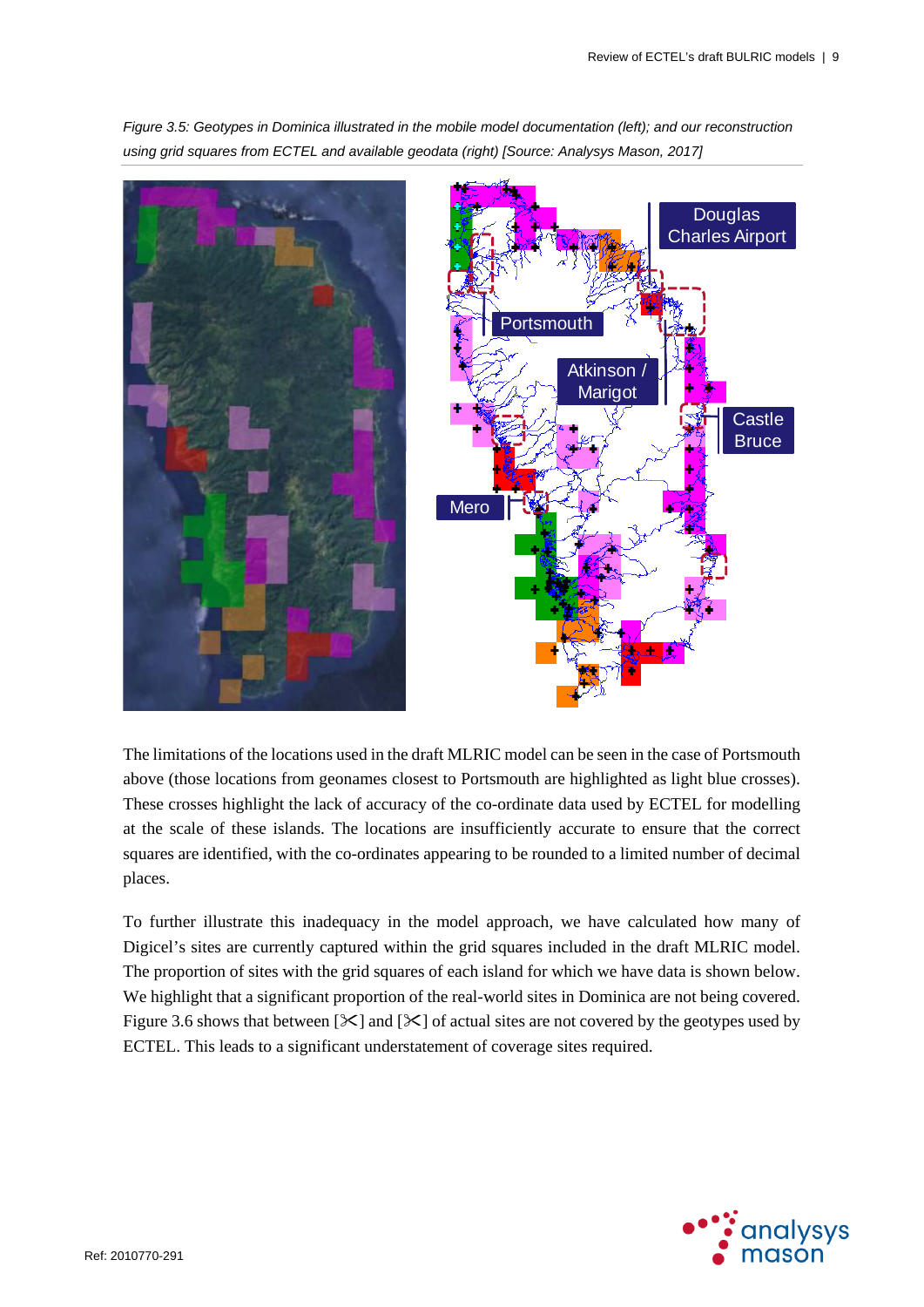<span id="page-12-0"></span>*Figure 3.6: Proportion of sites lying within the geotypes in the draft MLRIC model [Source: Analysys Mason analysis, 2017]*

| Type of site     | <b>Dominica</b> | <b>St Lucia</b> | <b>St Vincent and</b><br>the Grenadines | Grenada      |
|------------------|-----------------|-----------------|-----------------------------------------|--------------|
| Equipped with 2G | [≻]             | [X]             | [≻]                                     | $\mathbb{R}$ |
| Equipped with 3G | ו≫ا             | [X]             | ו≫ا                                     | [X]          |

We recommend that the areas to be included in the geotyping are identified using better quality geodata than is currently used by ECTEL, such as that available from geoMinds.

We also understand that the National Telecommunications Regulatory Commissions in each member state have access to the site information for Digicel, so this cross-check of actual sites and the grid squares could have been undertaken as part of the modelling. We recommend that such checks are undertaken during the model finalisation.

#### **3.3.3 The coverage calculation is significantly understating coverage site requirements**

<span id="page-12-1"></span>[Figure 3.7](#page-12-1) below sets out the definition of the geotyping used for St Vincent and the Grenadines, taken from Exhibit A.5 of the mobile model documentation.



Running the calculations on worksheet 6A for each geotype separately, we have reproduced the base station volumes for the whole archipelago indicated on Exhibit 2.15 of the consultation document (just under 20 sites with a 2G presence in total, with little difference between using a 33% market/spectrum share or 50% market/spectrum share).

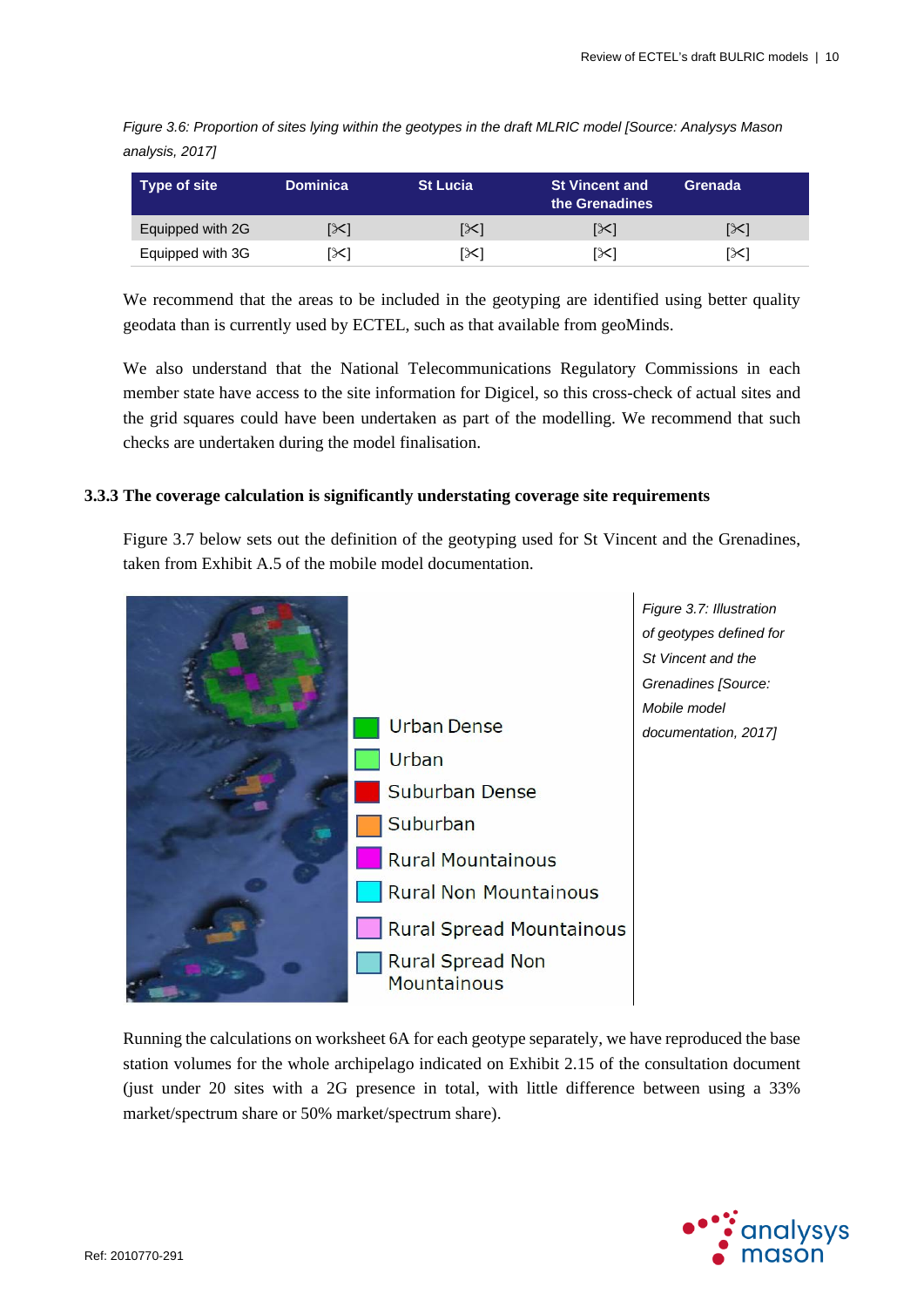[Figure 3.8](#page-13-0) below extracts some information from the draft MLRIC model. We also state the number of contiguous areas for each geotype based on [Figure 3.7](#page-12-1) above. For example, there are 37 dark green urban dense grid squares, which are only on the northern island, but several are situated next to each other. They form five discernible separate areas when taken together.

| <b>Geotype</b>                     | Grid<br>squares<br>("samples") | <b>Population</b><br><b>centres</b> | <b>Contiguous</b><br>areas of<br>grid<br>squares | 2G BTS for<br>coverage | <b>Final 2G</b><br><b>sites</b> |
|------------------------------------|--------------------------------|-------------------------------------|--------------------------------------------------|------------------------|---------------------------------|
| Rural - non-<br>mountainous        | $\overline{2}$                 | 3                                   | $\overline{1}$                                   | 1                      |                                 |
| Rural-mountainous                  | 8                              | 10                                  | 6                                                | $\overline{4}$         | $\overline{4}$                  |
| Rural spread-<br>mountainous       | 5                              | 5                                   | $\overline{4}$                                   | 3                      | 3                               |
| Rural spread - non-<br>mountainous | 3                              | 2                                   | 2                                                | 1                      | 1                               |
| Suburban                           | 9                              | 13                                  | $\overline{4}$                                   | 1                      | 1                               |
| Suburban dense                     | 3                              | $\overline{4}$                      | $\overline{2}$                                   | 1                      | 1                               |
| Urban                              | 2                              | 1                                   | 2                                                | 1                      | $\mathbf 1$                     |
| Urban dense                        | 37                             | 46                                  | 5                                                | 4                      | 4                               |
| <b>Total</b>                       | 69                             | 84                                  | 26                                               | 16                     | 16                              |

<span id="page-13-0"></span>*Figure 3.8: Summary of geotype data for St Vincent and the Grenadines [Source: Analysys Mason, 2017]*

An immediate concern from this table is that the number of sites for coverage is, in most geotypes, lower than the number of contiguous areas in each geotype.<sup>[9](#page-13-1)</sup>

If we take the suburban geotype (the orange areas in [Figure 3.7](#page-12-1) above), the model states that one BTS can provide coverage for this geotype, even though the suburban geotype is four separate areas across three geographically separate land masses. This is clearly implausible; the model is not producing a realistic network deployment. The coverage calculation should accommodate reality by assuming that enough coverage sites are deployed for at least one in each contiguous area of that geotype.

This demonstrates that the application of a "scorched-earth approach"<sup>[10](#page-13-2)</sup> built using an Excel spreadsheet approximation cannot be expected to give a reasonable outcome for such a complex radio environment. Only a radio planning tool could achieve a realistic scorched-earth network. We believe this also demonstrates that the draft model is fundamentally flawed in its approach to aggregating geotypes for coverage purposes (irrespective of whether this is done under a scorchedearth principle or scorched-node principle).



 $\overline{a}$ 

<span id="page-13-1"></span><sup>&</sup>lt;sup>9</sup> All geotypes in the St Vincent and the Grenadines calculation are assumed to have at least 50% GSM coverage.

<span id="page-13-2"></span><sup>10</sup> Determination 24, final guidelines report.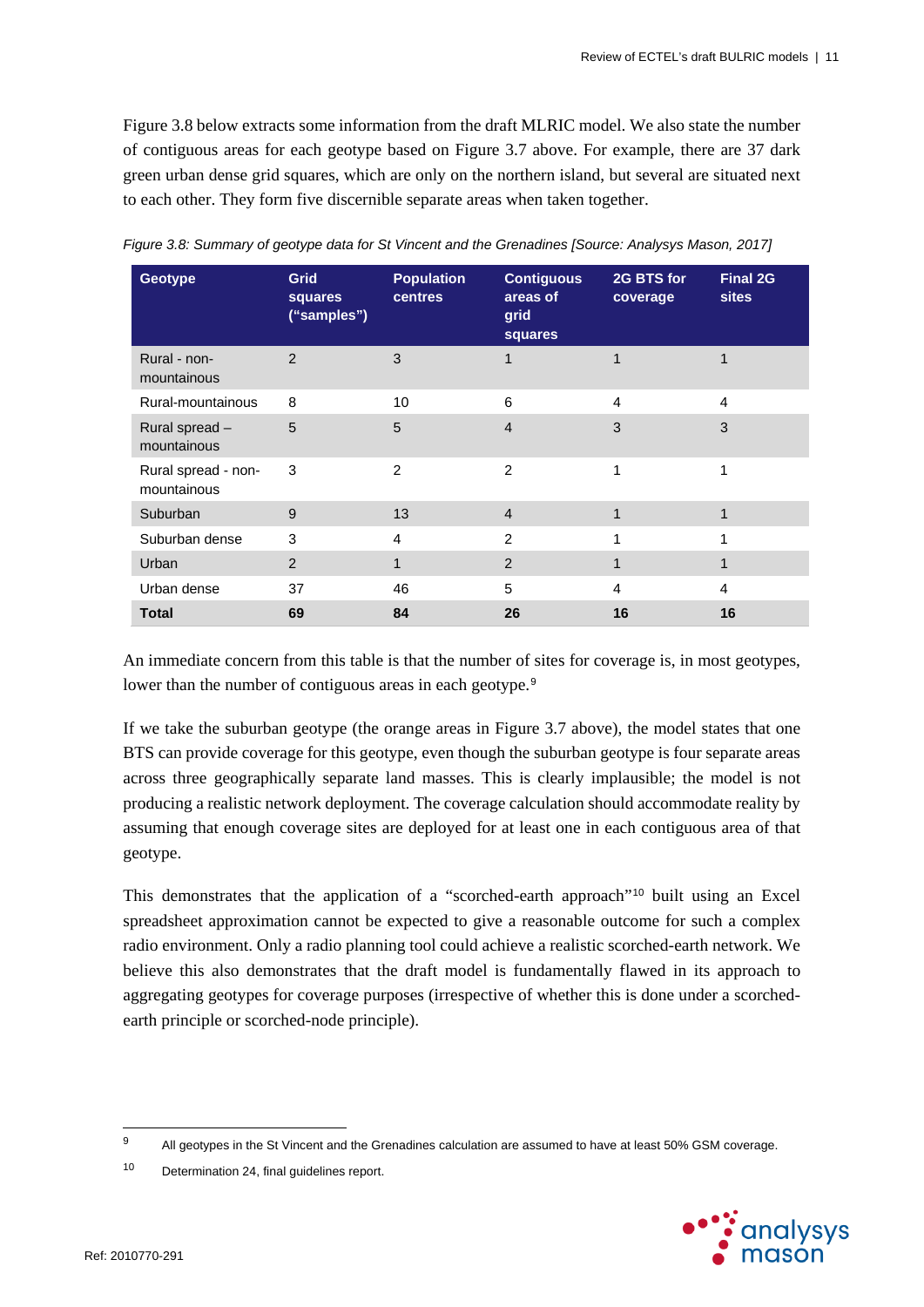## **3.3.4 Cell radii are not being applied consistently in the model**

The phrase "cell radii" seems to mean "sector radii" rather than "base station radii", based on the formulae used on worksheet 6A. Furthermore, the same input cell radius leads to a different sector size depending on whether the 2G base station is 2-sectored or 3-sectored. We consider this in the context of the St Vincent and the Grenadines calculation, for the urban geotype. The input cell radius for 900MHz is 8km, but this is adjusted by a factor of 40% to give a value of 3.2km. If 2-sectored base stations are being modelled, then row 146 of worksheet 6A gives an implied sector radius of 3.2km. If 3-sectored base stations are being modelled in that geotype, then the same row would give an implied sector radius of 2.13km. We illustrate these two base stations to scale i[n Figure 3.9](#page-14-0) below. This would appear to be a flaw in the modelling approach: if a cell radius is a sector radius, then the sector should be the same size regardless of the sectorisation of the base station.

<span id="page-14-0"></span>

## **3.4 2G network equipment is being significantly under-dimensioned**

We have compared the modelled TRX in 2017 (using a 50% market share) with actual TRX deployments in Digicel's current network. The modelled assets, as a proportion of actual deployments, are shown below in [Figure 3.10](#page-14-1) for the member states where we have data.

| Modelled assets as a<br>proportion of actual<br>deployments | <b>Dominica</b> | <b>St Lucia</b> | <b>St Vincent and</b><br>the Grenadines | Grenada |
|-------------------------------------------------------------|-----------------|-----------------|-----------------------------------------|---------|
| <b>TRX</b>                                                  |                 | [⊱              | [⊱                                      | ו≫ו     |

<span id="page-14-1"></span>

As can be seen, the model is significantly under-dimensioning the requirement for these assets in all the islands and cannot therefore be relied upon to produce a realistic network design. This is partially related to the overcapacity factors assumed in the draft MLRIC model, which we describe further in Section [3.5.](#page-15-0)

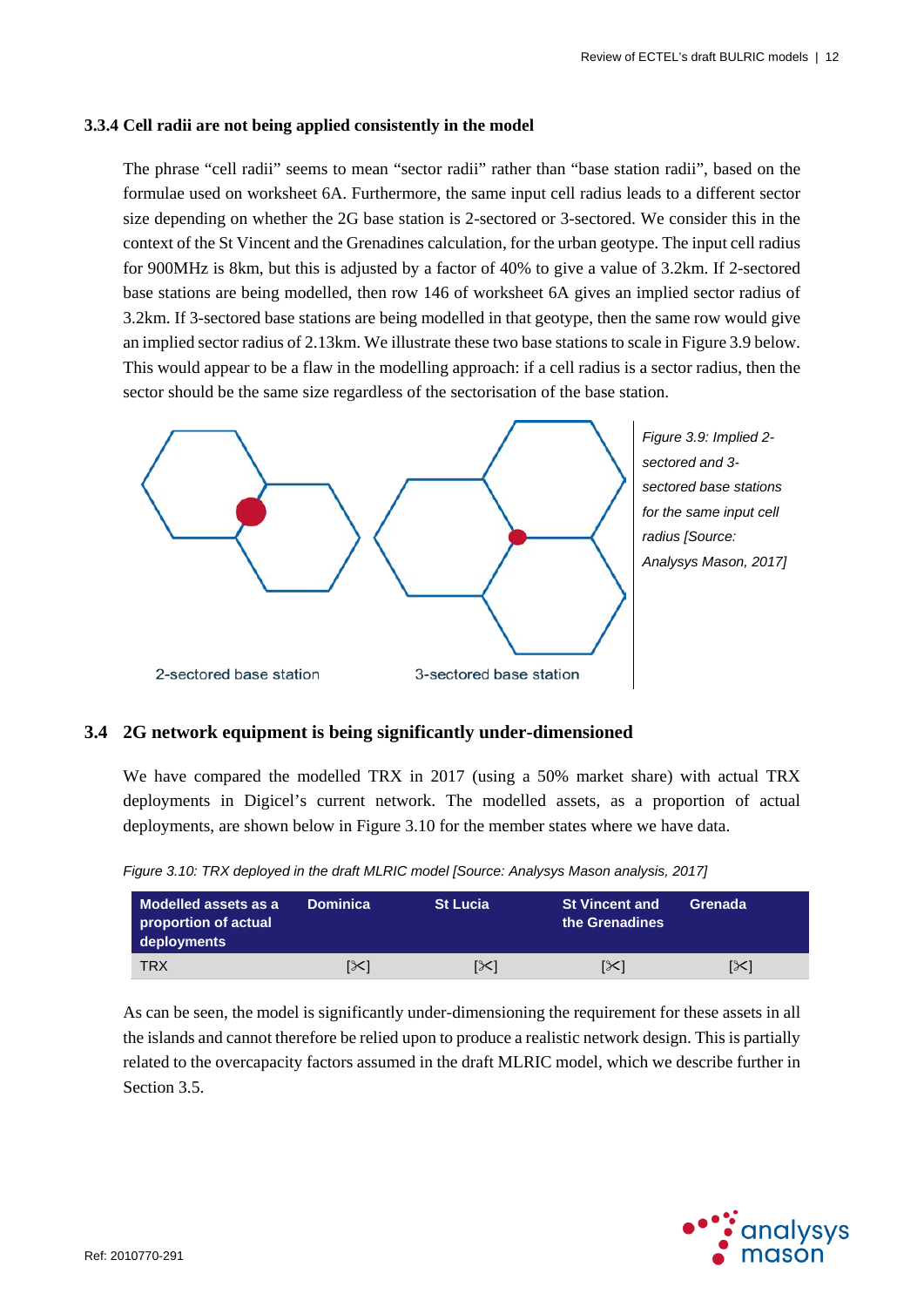## <span id="page-15-0"></span>**3.5 The overcapacity factors should be significantly increased**

Worksheet 2K specifies overcapacity factors for dimensioning assets. Cost models can account for overcapacity in several ways. They either uplift the assumed demand ('overcapacity factor') or reduce the assumed effective asset capacity ('efficient utilisation factor').

These are all set to 10% in the draft MLRIC model (except for radio sites, which are set to 0%). This is a significantly lower allowance for spare network capacity than is assumed in other models. We provide a benchmark of the overcapacity allowed in a range of other models, expressed as an overcapacity factor comparable to the draft MLRIC model.

For the avoidance of doubt, where the ECTEL draft MLRIC model assumes an overcapacity factor of x%, this corresponds to an efficient asset utilisation factor of  $1/(1+x)$ %.<sup>[11](#page-15-1)</sup> For example, ECTEL's overcapacity factor of 10% corresponds to an efficient utilisation factor of 91%.

We have inspected a wide range of the most recent mobile cost models in other countries, including several in the benchmark referenced by ECTEL in its final guidelines report. The nine countries we have used in our benchmark are Denmark, France, Ireland, the Netherlands, Norway, Portugal, Spain, Sweden and the UK. We have collated the utilisation factors used for a more granular list of assets than is used in ECTEL's draft MLRIC model. We show the average and median values across the nine models.

We would note that the model built for the Spanish regulator was developed by Axon and uses an overcapacity factor of 25% in the radio network (and 43% in the core network), rather than the 10% value used by ECTEL.

| <b>Asset</b>                | <b>Utilisation factor</b> |               | <b>Overcapacity factor</b> |               |
|-----------------------------|---------------------------|---------------|----------------------------|---------------|
|                             | Average                   | <b>Median</b> | Average                    | <b>Median</b> |
| 2G BTS                      | 66%                       | 70%           | 52%                        | 43%           |
| TRX                         | 55%                       | 50%           | 83%                        | 100%          |
| 3G NodeB                    | 67%                       | 70%           | 50%                        | 43%           |
| СE                          | 55%                       | 52%           | 82%                        | 92%           |
| <b>BSC</b>                  | 68%                       | 70%           | 48%                        | 43%           |
| <b>RNC</b>                  | 73%                       | 75%           | 37%                        | 33%           |
| ATM last-mile backhaul      | 83%                       | 80%           | 21%                        | 25%           |
| Ethernet last-mile backhaul | 84%                       | 80%           | 18%                        | 25%           |
| Hub-core transmission       | 62%                       | 63%           | 60%                        | 58%           |
| <b>Switches</b>             | 68%                       | 69%           | 47%                        | 45%           |
| <b>Servers</b>              | 76%                       | 80%           | 32%                        | 25%           |
| Switch port cards           | 69%                       | 70%           | 44%                        | 43%           |
| Core-core transmission      | 62%                       | 60%           | 62%                        | 67%           |
| SMSC                        | 65%                       | 70%           | 54%                        | 43%           |

**Asset Utilisation factor Overcapacity factor** *Figure 3.11: Benchmark of overcapacity factors used in other cost models [Source: Analysys Mason, 2017]*

<span id="page-15-1"></span> $11$ Equivalently, a utilisation factor of y% corresponds to an overcapacity factor of (1/y)-1%.

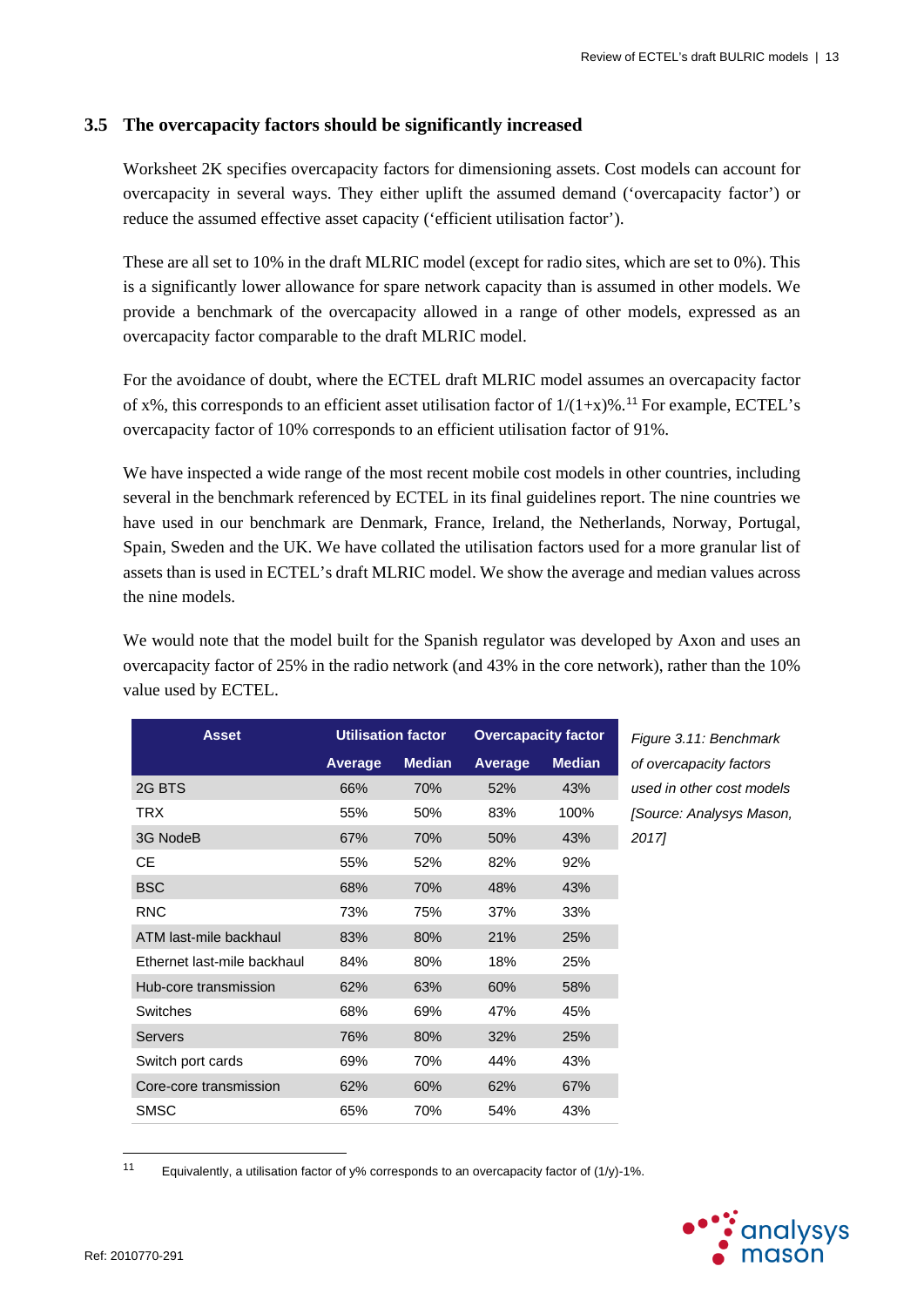As can be seen above, overcapacity factors far in excess of 10% are used in other models. We would highlight that the overcapacity factor used for TRX is over 80% across the other models. This would also explain why the TRX asset volumes in the modelled networks are so much lower than actual deployments.

We recommend that ECTEL implement more appropriate and realistic overcapacity factors in the MLRIC model, for example using the above table of values for reference. In particular, more spare capacity should be allowed for in the TRX deployments.

## **3.6 The effective capacity approach is undocumented and not transparently implemented**

The mobile model documentation currently has no description of the effective capacity approach that ECTEL determined to use in Determination 14 of the final guidelines report. There is no documentation of the effective capacity approach in the mobile model documentation, except for one sentence stating "Aligned with the methodology, the common costs are allocated to services though routing factors (effective capacity approach)."

An example of the formulae on worksheet 12C of the draft MLRIC model that implement the effective capacity approach is shown below.

=IF(selection.geotype="All",((MMULT(TRANSPOSE(IFERROR(TRANSPOSE(RF.matrix.weig hts.detailed)\*TRANSPOSE(IF(services.internal.technology="GSM",OFFSET(services.totaltraffic, 0,D\$13-1,,1),0))/MMULT(TRANSPOSE(RF.matrix.weights.detailed), IF(services.internal.technology="GSM",OFFSET(services.totaltraffic,0,D\$13-1,,1),0)),0)), OFFSET(resource.costs.opex.common,0,D\$13-1,,1)\*OFFSET(resources.mem.2g.services,0,D\$13- 1,,1)))+(MMULT(TRANSPOSE(IFERROR(TRANSPOSE(RF.matrix.weights.detailed)\* TRANSPOSE(IF(services.internal.technology="UMTS",OFFSET(services.totaltraffic,0,D\$13- 1,,1),0))/MMULT(TRANSPOSE(RF.matrix.weights.detailed),IF(services.internal.technology= "UMTS",OFFSET(services.totaltraffic,0,D\$13-1,,1),0)),0)), OFFSET(resource.costs.opex.common,0,D\$13-1,,1)\*OFFSET(resources.mem.3g.services,0,D\$13- 1,,1)))+(MMULT(TRANSPOSE(IFERROR(TRANSPOSE(RF.matrix.weights.detailed) \*TRANSPOSE(IF(services.internal.technology="LTE",OFFSET(services.totaltraffic,0,D\$13- 1,,1),0))/MMULT(TRANSPOSE(RF.matrix.weights.detailed),IF(services.internal.technology="L TE",OFFSET(services.totaltraffic,0,D\$13-1,,1),0)),0)), OFFSET(resource.costs.opex.common,0,D\$13-1,,1)\*OFFSET(resources.mem.4g.services,0,D\$13- 1,,1)))+(MMULT(TRANSPOSE(IFERROR(TRANSPOSE(RF.matrix.weights.detailed)\*TRANSP OSE(OFFSET(services.totaltraffic,0,D\$13- 1,,1))/MMULT(TRANSPOSE(RF.matrix.weights.detailed),OFFSET(services.totaltraffic,0,D\$13- 1,,1)),0)),OFFSET(resource.costs.opex.common,0,D\$13-

1,,1)\*OFFSET(resources.mem.common.services,0,D\$13-1,,1)))),0)

It is unreasonable for ECTEL to expect any user of the model to understand the implementation of such a crucial part of the calculation, given the lack of documentation of the formulae, its length and its complexity.

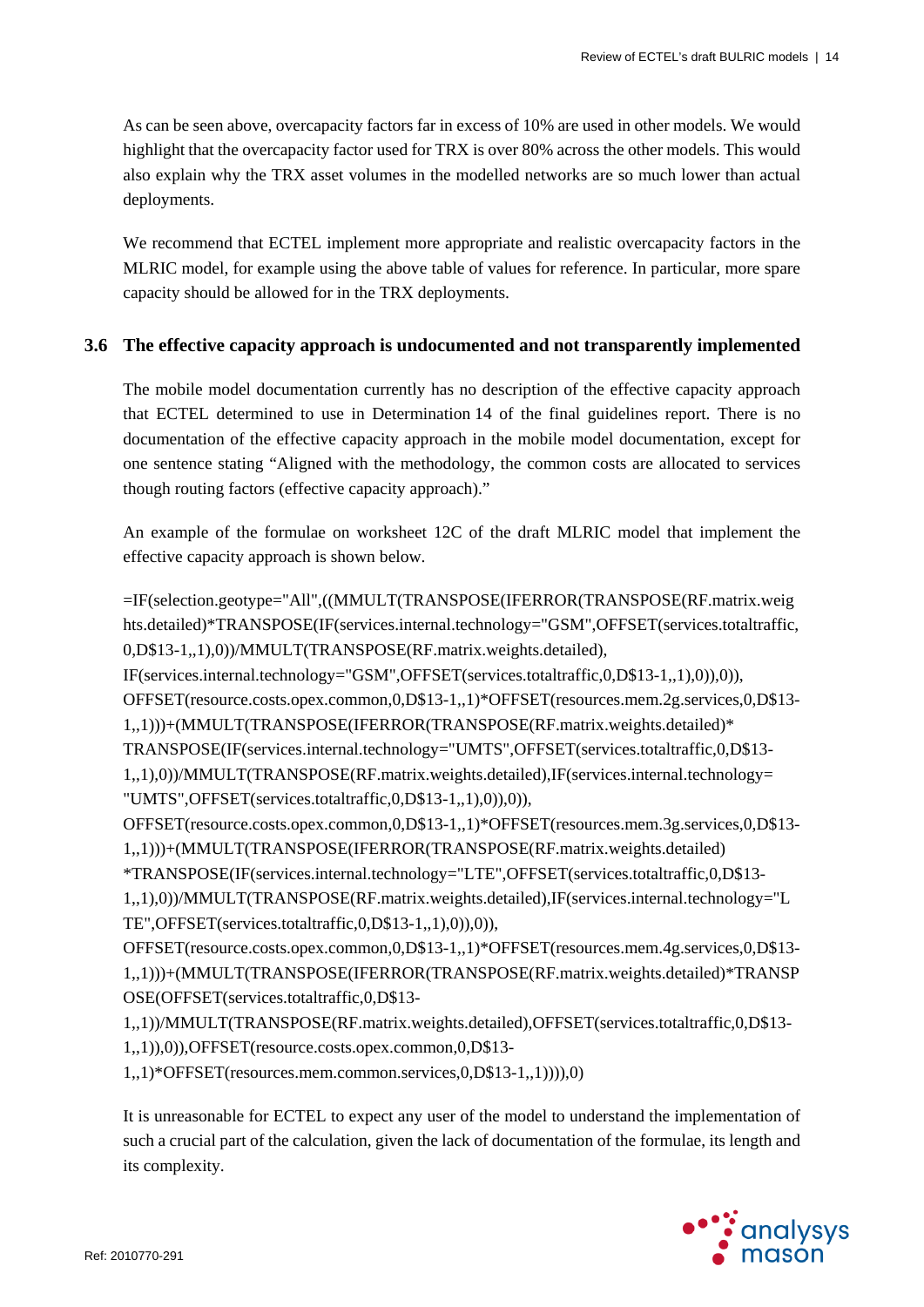## **3.7 Several inputs regarding the WACC need to be updated**

The description of the WACC parameters in Section 2.3 of the consultation document was vague as to the derivation of the parameter values. It was stated that these parameter values were "based on the information provided by the operators."

After requesting clarification from ECTEL, this was not in fact found to be the case: several other sources were found to be used, as summarised below in [Figure 3.12.](#page-17-0)

| <b>Parameter</b>        | <b>Source</b>                                                                                                                                                                   |
|-------------------------|---------------------------------------------------------------------------------------------------------------------------------------------------------------------------------|
| Risk-free rate          | Average of US Daily treasury yield curve rates for last 10 years. Average between<br>5-year, 7-year, 10-year and 20-year yields. Information obtained on 11 Oct 2016.           |
| Country risk<br>premium | Damodaran, information downloaded on 11 Oct 2016. Information from St Vincent<br>& the Grenadines taken as a reference (no information available for other<br>member states).   |
| Debt premium            | Damodaran, information downloaded on 11 Oct 2016. Cost of debt minus risk-<br>free rate. "Telecom (Wireless)" for mobile services and "Telecom Services" for<br>fixed services. |
| Equity Beta             | Damodaran, information downloaded on 11 Oct 2016. Unlevered beta. "Telecom<br>(Wireless)" for mobile services and "Telecom Services" for fixed services.                        |
| Market risk<br>premium  | Implied Equity Risk Premiums for US Market, using S&P 500. Average 2010-<br>2015.                                                                                               |
| Gearing                 | Average gearing of latest 5 financial years, as provided by operators. Average of<br>all member states.                                                                         |
| Tax                     | Profit tax (% of profit) per Member state as published by World Bank. Average of<br>all member states.                                                                          |

<span id="page-17-0"></span>*Figure 3.12: Sourcing of WACC parameters [Source: ECTEL, 2017]*

Our observations on these derivations are described below.

## *Risk-free rate*

We have replicated the value derived, by averaging the daily yield measurements for all four bond durations specified above for the period 12 October 2006 to 11 October 2016. However, we disagree with the mixing of longer-term and medium-term bonds in the calculation and recommend that the 10-year bond only is used. Using ECTEL's approach, this corresponds to an average of 2.88%.

## *Country risk premium*

We have identified this input and verified that none of the other four countries are available from Damodaran.

## *Debt premium*

We have identified and verified this input.

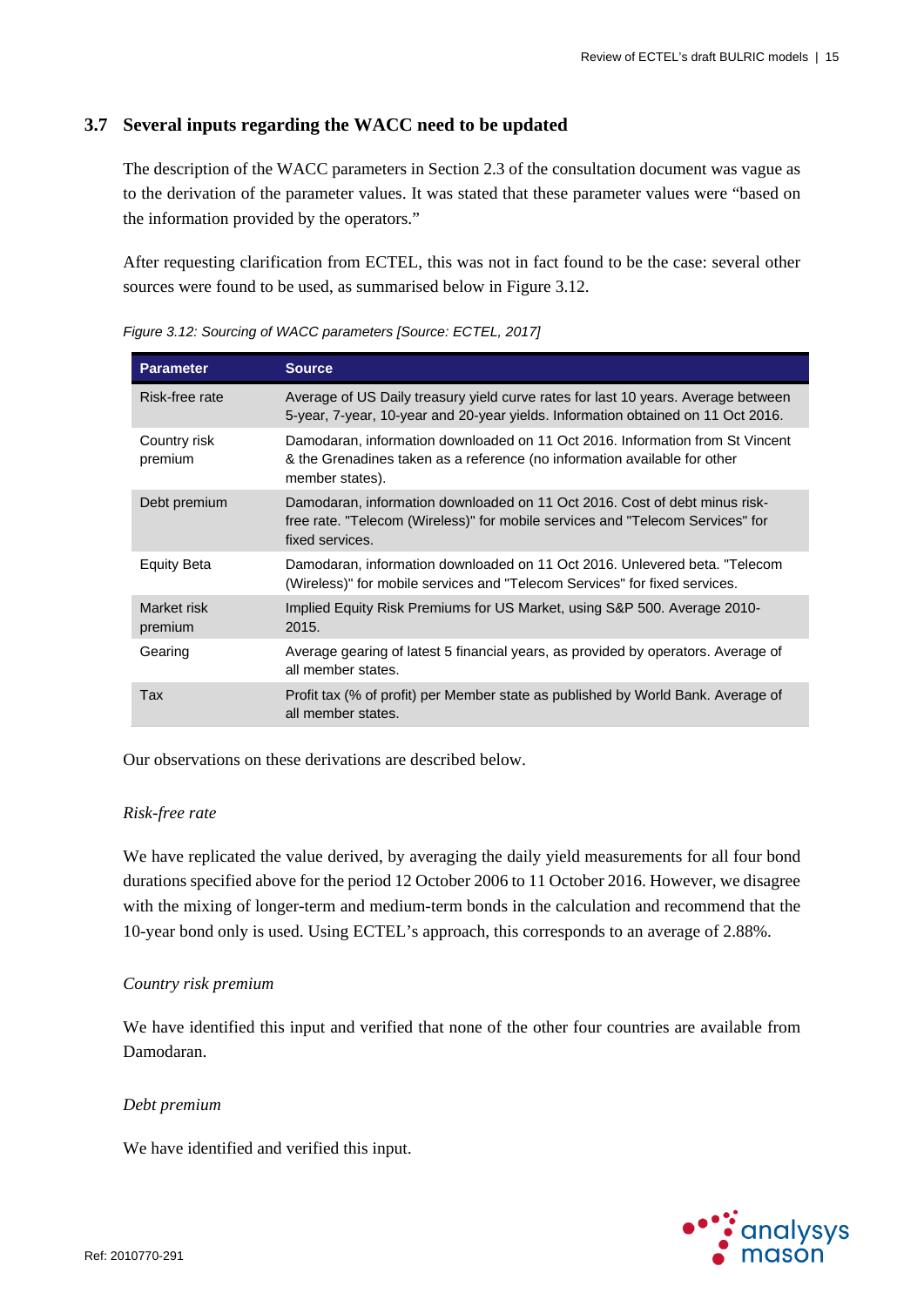## *Beta*

We have downloaded the relevant file from the Damodaran website.<sup>[12](#page-18-1)</sup> This indicates that the beta for mobile should be 0.65 (taken from C94 of the worksheet from the Damodaran website, corresponding to an average unlevered beta for Telecom (Wireless) services in the USA), not 0.6246 as in the consultation document. This should be updated.

## *Market risk premium*

We have been unable to verify this input from the source data described.<sup>[13](#page-18-2)</sup> The arithmetic average values over 2010–2015 for the three measures (i.e. S&P 500, 3-month Treasury Bill and 10-year Treasury Bond) for annual returns on investments on this webpage and none of them correspond to 5.55% (we derive 13.31%, 0.09% and 5.07% respectively).

## *Tax*

We have replicated ECTEL's derivation of the tax assumption using the data from the World Bank website.<sup>[14](#page-18-3)</sup> The value used is an average across the five countries for the year 2016 only. The data series contains data for four years in total and, if it is the appropriate data to use, all these years should be included to make the average a longer-term view (28.01% rather than 27.62%).

However, more generally, the input parameter that should be used is the corporate tax rate rather than the measure used by ECTEL. Using the same source for this data gives a significantly higher value, as shown below in [Figure 3.13.](#page-18-0)

| <b>Country</b>                   | Tax rate   | Webpage                                                                                           |
|----------------------------------|------------|---------------------------------------------------------------------------------------------------|
| Dominica                         | <b>28%</b> | http://www.doingbusiness.org/data/exploreeconomies/dominica/paying-taxes                          |
| Grenada                          | 32%        | http://www.doingbusiness.org/data/exploreeconomies/grenada/paying-taxes                           |
| St Kitts and<br><b>Nevis</b>     | 33%        | http://www.doingbusiness.org/data/exploreeconomies/st-kitts-and-nevis/paying-<br>taxes            |
| St Lucia                         | 30%        | http://www.doingbusiness.org/data/exploreeconomies/st-lucia/paying-taxes                          |
| St Vincent and<br>the Grenadines | 32.5%      | http://www.doingbusiness.org/data/exploreeconomies/st-vincent-and-the-<br>grenadines/paying-taxes |
| Average                          | 31.1%      |                                                                                                   |

<span id="page-18-0"></span>*Figure 3.13: Corporate tax rates in the five countries [Source: World Bank, 2017]*

<span id="page-18-3"></span><sup>14</sup> See http://databank.worldbank.org/data/reports.aspx?source=2&series=IC.TAX.PRFT.CP.ZS&country=VCT&countr y=DOM&country=GRD&country=KNA&country=LCA



<span id="page-18-1"></span> $12$ See http://www.stern.nyu.edu/~adamodar/pc/archives/betas15.xls

<span id="page-18-2"></span><sup>13</sup> This can be found at http://pages.stern.nyu.edu/~adamodar/New\_Home\_Page/datafile/histretSP.html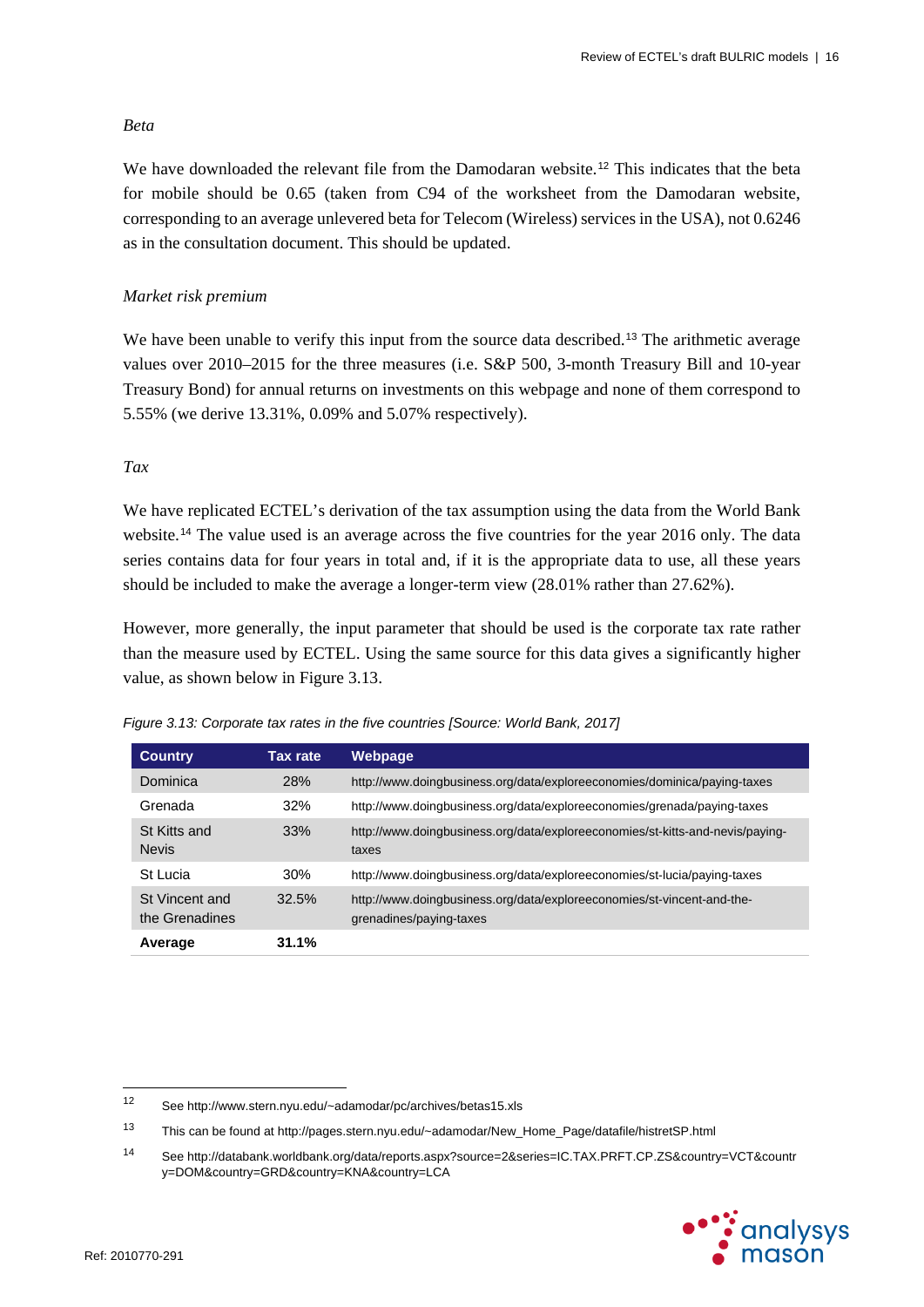We have also identified from Deloitte a more up-to-date version of this data (as of 2017), with an average value of 30.1%.[15](#page-19-0) We recommend that this is applied in ECTEL's models, in line with best practice.

The overall impact of our updates indicated above is shown below.

*Figure 3.14: Revision of WACC parameters [Source: ECTEL and Analysys Mason, 2017]*

| <b>Parameter</b>     | <b>ECTEL value</b> | <b>Proposed amendment</b> |
|----------------------|--------------------|---------------------------|
| Risk-free rate       | 2.71%              | 2.88%                     |
| Country risk premium | 10.21%             | 10.21%                    |
| Debt premium         | 1.25%              | 1.25%                     |
| Cost of debt         | 14.16%             | 14.34%                    |
| Equity beta          | 62.46%             | 65%                       |
| Market risk premium  | 5.55%              | 5.55%                     |
| Return on equity     | 12.55%             | 13.12%                    |
| Gearing              | 40.00%             | 40.00%                    |
| <b>Tax</b>           | 27.62%             | 31.1%                     |
| <b>WACC</b>          | 16.07%             | 17.00%                    |

## **3.8 A working capital allowance should be included**

In many of the cost models of mobile networks developed by Analysys Mason for other regulators, a working capital allowance is included. This is defined as a fraction of yearly opex, and is intended to cover the cash running costs of the wholesale network business: essentially, having enough money in the bank to pay the operating costs expected in the month, while receiving wholesale (network) payments in arrears. This is estimated to be equivalent to 30 days of annual opex expenditure multiplied by the WACC. Assuming a WACC of 16.07% as specified in the consultation document, this would correspond to a working capital allowance of  $(30/365) \times 16.07\% = 1.32\%$  of total annual opex.

Using our recommended changes to the WACC would correspond to a working capital allowance of  $(30/365) \times 17\% = 1.40\%$  of total annual opex.

A list of regulators that have used this approach to working capital in their modelling of telecoms networks is shown below. It would be reasonable for ECTEL to include this allowance, as it has stated in its own final guidelines report (Determination 12).

<span id="page-19-0"></span><sup>15</sup> <sup>15</sup> See https://www2.deloitte.com/content/dam/Deloitte/global/Documents/Tax/dttl-tax-corporate-tax-rates.pdf

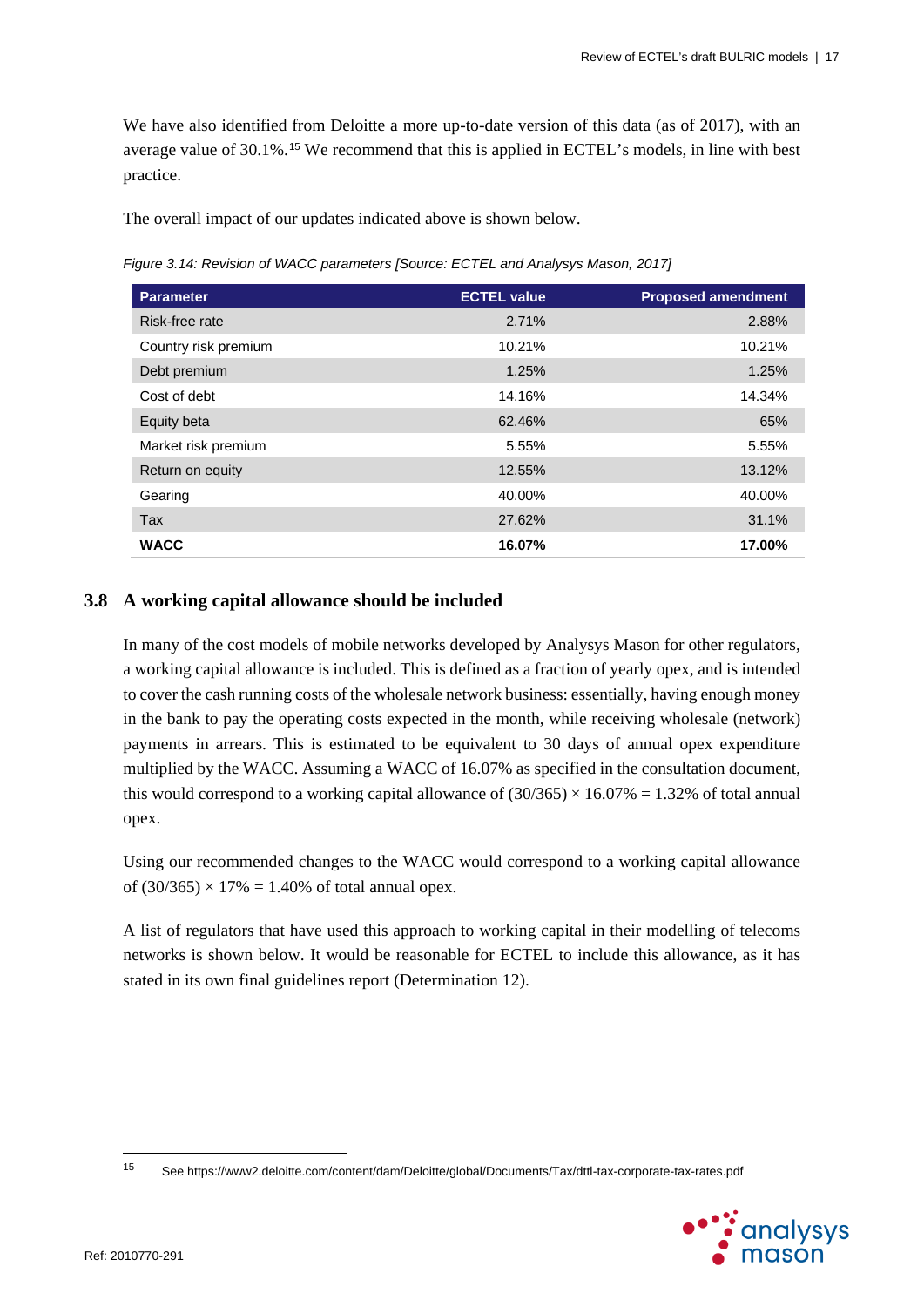| <b>Regulator</b>  | <b>Country</b>            | <b>Regulator</b>  | <b>Country</b> |
|-------------------|---------------------------|-------------------|----------------|
| Erhvervsstyrelsen | <b>Denmark</b>            | <b>MCA</b>        | Malta          |
| <b>PTS</b>        | Sweden                    | Nkom              | Norway         |
| <b>ACM</b>        | <b>Netherlands</b>        | <b>ICP-Anacom</b> | Portugal       |
| <b>BIPT</b>       | Belgium (fixed modelling) |                   |                |

*Figure 3.15: Examples of regulators that use the working capital allowance approach recommended by Analysys Mason [Source: Analysys Mason, 2017]*

## **3.9 Errors in the model benchmark in the final guidelines report**

In Section [3.2,](#page-7-0) we indicated how the final guidelines report had incorrectly benchmarked several other cost models with respect to the scorched-earth approach. We can confirm that the benchmark is flawed in several other respects, based on our knowledge of the models developed by Analysys Mason in some of these countries (specifically, Brazil, Belgium, France, Norway, Sweden and the UK).

Several of the sources cited in Table 4 of the final guidelines report are considerably out of date. The worst example is the UK mobile model benchmark, based on a draft version published in 2010. Since that version, a final version was released in 2011, a draft update in 2014 and a final updated version in 2015. All of these versions are easily found on Ofcom's website. The updates undertaken in 2014/2015 were also particularly significant and several aspects of the modelling were revised. Examples of outdated benchmarks that we have identified are listed below in [Figure 3.16.](#page-20-0)

| <b>Country</b> | <b>Model</b>   | Date released<br>in final report | <b>Description of more recent releases</b>                                              |
|----------------|----------------|----------------------------------|-----------------------------------------------------------------------------------------|
| France         | <b>Mobile</b>  | <b>March 2011</b>                | Model has been updated at least twice since<br>then. Most recent version issued in 2017 |
| France         | Fixed          | <b>July 2013</b>                 | Most recent version issued in 2017                                                      |
| Norway         | Fixed (access) | September 2012                   | Updated in 2015                                                                         |
| Norway         | Fixed (core)   | Not included                     | Most recent version in 2014                                                             |
| Sweden         | Mobile         | May 2011                         | Updated in 2016                                                                         |
| Sweden         | Fixed          | November 2009                    | Updated several times until December 2013                                               |
| UK             | <b>Mobile</b>  | <b>April 2010</b>                | Significant update released in 2015                                                     |

<span id="page-20-0"></span>*Figure 3.16: Outdated benchmark in the final guidelines report [Source: Analysys Mason, 2017]*

This benchmark is therefore flawed and cannot be used as it stands to justify conceptual or modelling decisions.

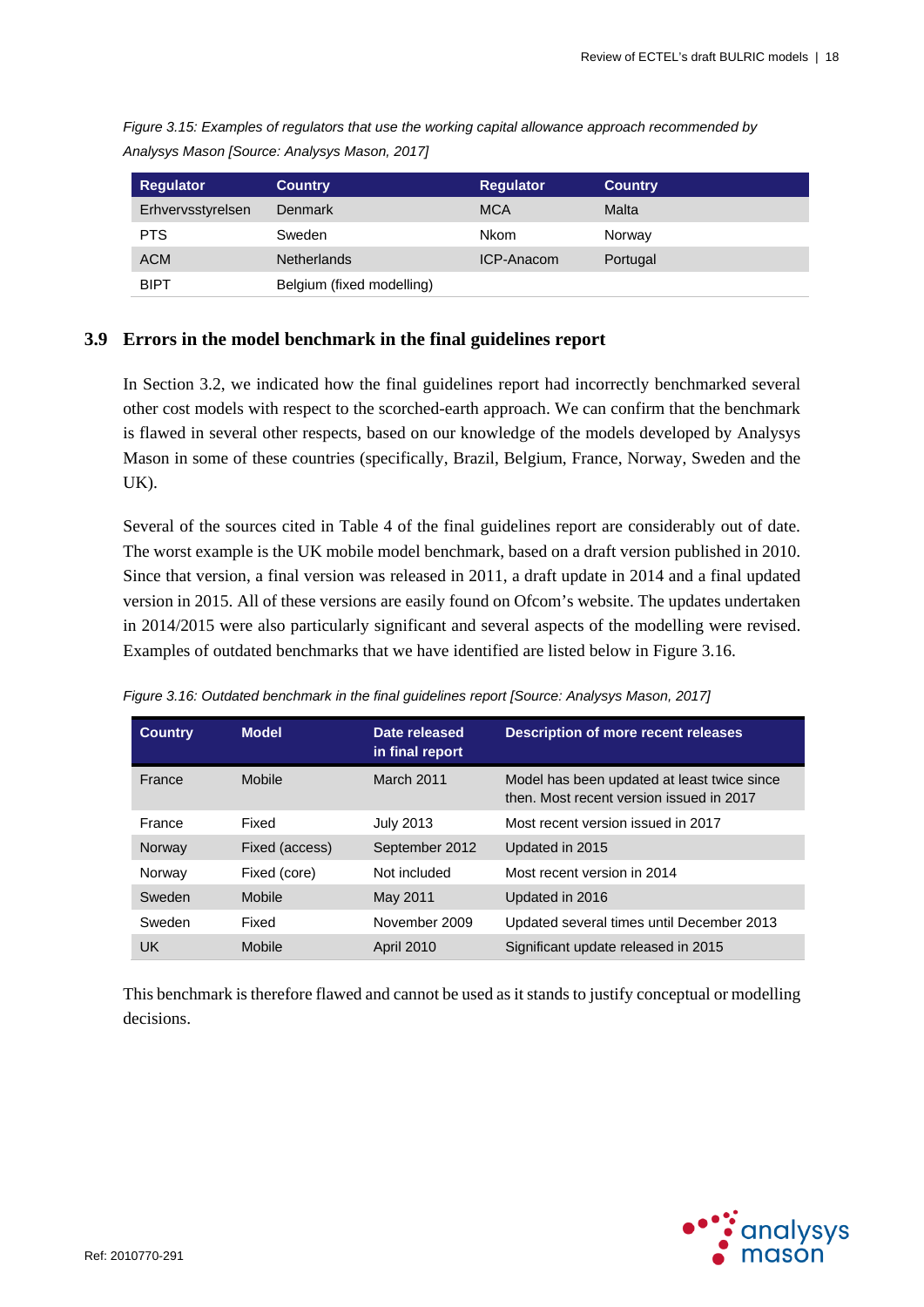A sample of the errors that we have identified are given below, demonstrating the extent of the unreliability in the benchmark.

| <b>Table</b> | <b>Country(ies)</b>              | <b>Description of error</b>                                                                                                                                                              |
|--------------|----------------------------------|------------------------------------------------------------------------------------------------------------------------------------------------------------------------------------------|
| 5            | <b>UK</b>                        | Though indicated in the benchmark as not considering G&A costs, both<br>the fixed and mobile models do include them (e.g. in the mobile model<br>Ofcom refers to them as "admin" costs). |
| 9, fixed     | Norway<br>(footnote 19)          | The Norway model of core networks does not use tilted annuity for core<br>network equipment.                                                                                             |
| 13, mobile   | France,<br>Norway,<br>Sweden, UK | These models dimension the assets in the network in each year<br>following the network size in previous years: they do not use the yearly<br>approach.                                   |
| 14, mobile   | UK, France                       | Both recent versions of the model use a modelling period of 50 years                                                                                                                     |
| 18, mobile   | Sweden                           | The version benchmarked did model 4G as a data overlay network.<br>The most recent model version also considers 4G in the context of voice<br>services.                                  |
| 18, mobile   | UK, France                       | These models have been updated to include 4G networks as well.                                                                                                                           |
| 19, mobile   | UK.                              | The UK model now includes an evolved core network.                                                                                                                                       |
| 23, mobile   | UK.                              | The UK model now includes RAN sharing.                                                                                                                                                   |

*Figure 3.17: Errors identified in the benchmark in the final guidelines report [Source: Analysys Mason, 2017]*

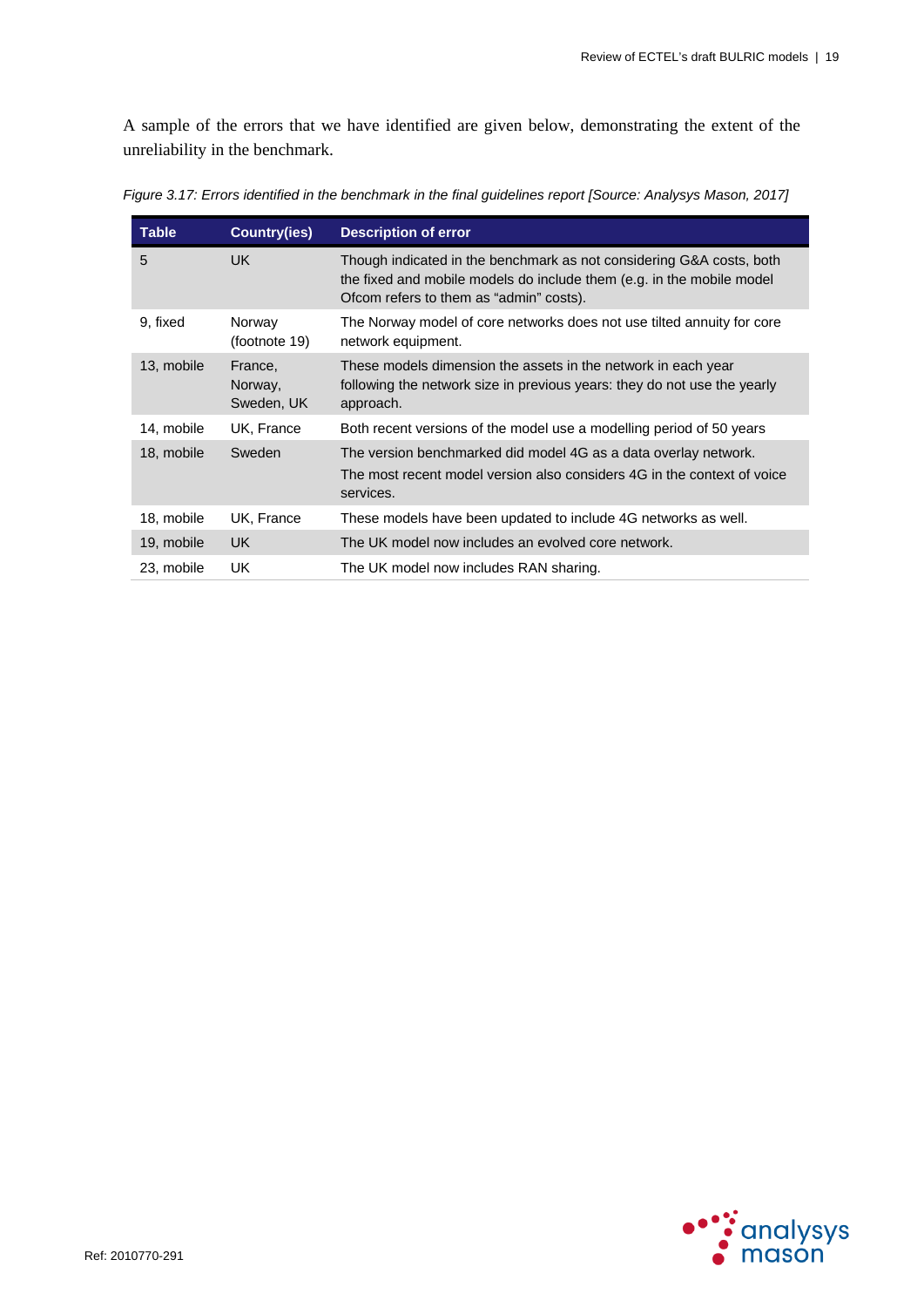# 4 Observations regarding the draft FLRIC model

We have not undertaken a comprehensive review of the draft FLRIC model for Digicel. However, whilst reviewing the consultation document, we identified several issues that we recommend are addressed in the model finalisation. We provide answers directly to questions stated in the consultation document.

## *Response to Question 27*

The network resources specified in Table 3.7 of the consultation document are misleading to stakeholders, as they would indicate that all five countries have identical numbers of network nodes. This is only due to the document redaction process (which uses identical input tables for all five countries on worksheets 2A–2E). We recommend the first five rows of this table are deleted.

## *Response to Question 28*

The lifetimes appear to be inconsistently implemented in the draft FLRIC model compared to the draft MLRIC model. The lifetimes in Table 2.7 of the consultation document for the draft MLRIC model can be summarised as follows:

- Access sites  $-17$  years
- Equipment hardware  $-8$  years
- Equipment software  $-5$  years
- Transmission equipment  $-8$  years
- Terrestrial fibre  $-20$  years.

[Figure 4.1](#page-23-0) below sets out the lifetimes assumed in the draft FLRIC model (according to Table 3.8 of the consultation document) and the comparable lifetime assumptions within the draft MLRIC model.

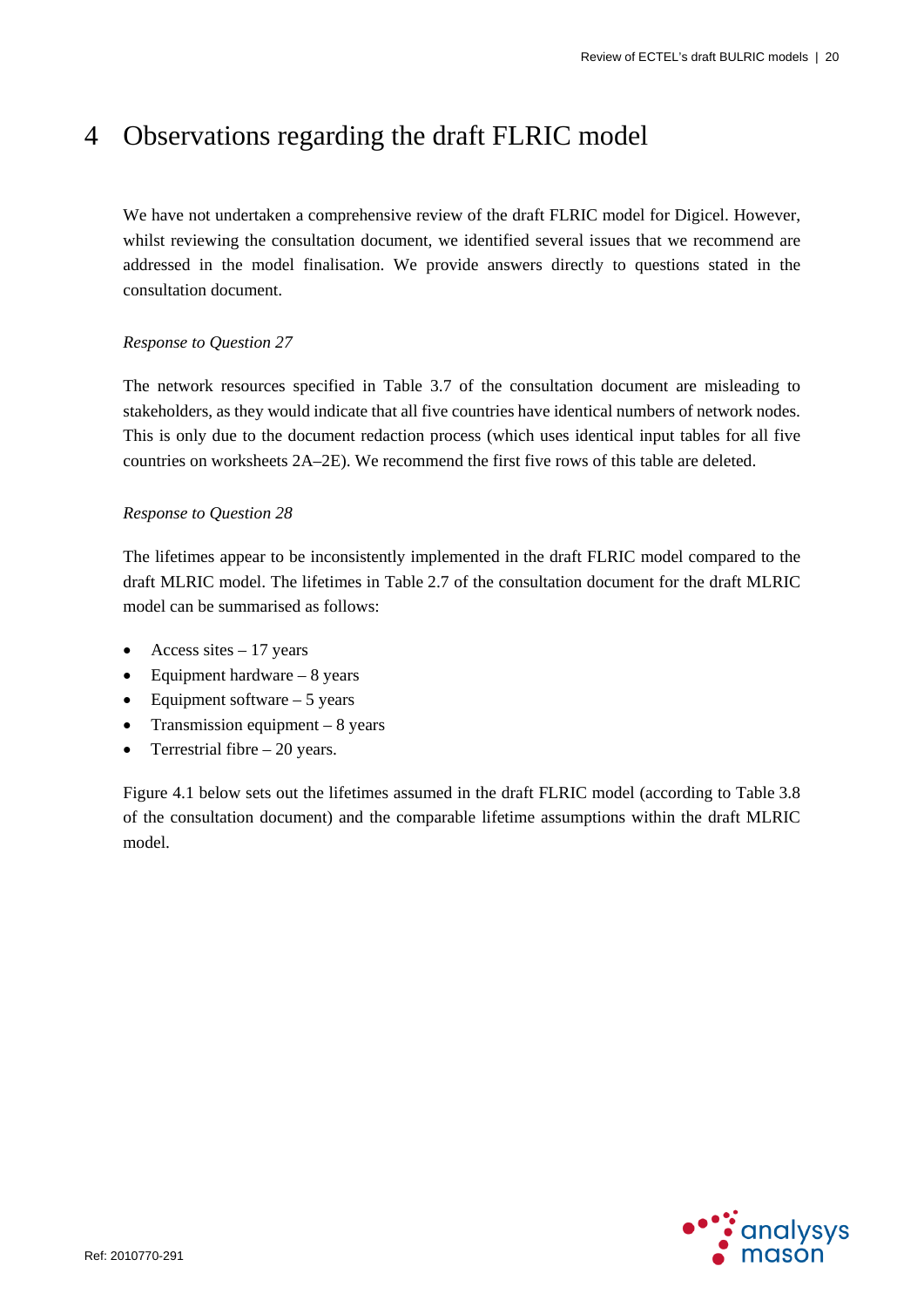| <b>Asset type</b>                    | <b>FLRIC</b><br><b>lifetime</b><br>(years) | Proposed asset type from<br><b>MLRIC model</b> | <b>MLRIC</b><br>lifetime<br>(years) |
|--------------------------------------|--------------------------------------------|------------------------------------------------|-------------------------------------|
| Network sites                        | 40                                         |                                                |                                     |
| NGN chassis                          | 5                                          | Equipment hardware                             | 8                                   |
| Ethernet ports                       | 5                                          | Equipment hardware                             | 8                                   |
| Core equipment hardware              | 8                                          |                                                |                                     |
| Core equipment software              | 5                                          |                                                |                                     |
| Converters                           | 8                                          |                                                |                                     |
| International exchange               | 5                                          | Equipment hardware                             | 8                                   |
| MW hops                              | 7                                          | Transmission equipment                         | 8                                   |
| <b>MW</b> towers                     | 11                                         | Access sites                                   | 17                                  |
| Fibre cable                          | 20                                         |                                                |                                     |
| <b>Transmission Ethernet chassis</b> | 5                                          | Equipment hardware                             | 8                                   |
| <b>Transmission Ethernet ports</b>   | 5                                          | Equipment hardware                             | 8                                   |

<span id="page-23-0"></span>*Figure 4.1: Comparison of lifetimes in ECTEL's BULRIC models [Source: Analysys Mason, 2017]*

In all cases shown, the lifetimes differ significantly between the fixed and the mobile models. There is no obvious reason or justification for very similar assets having different lifetimes in the core networks of fixed and mobile operators in the same countries. This has the effect of biasing the annualised costs in the models: higher for fixed, lower for mobile. We recommend that ECTEL consider that similar items have similar lifetimes, and align the assumptions used in the models.

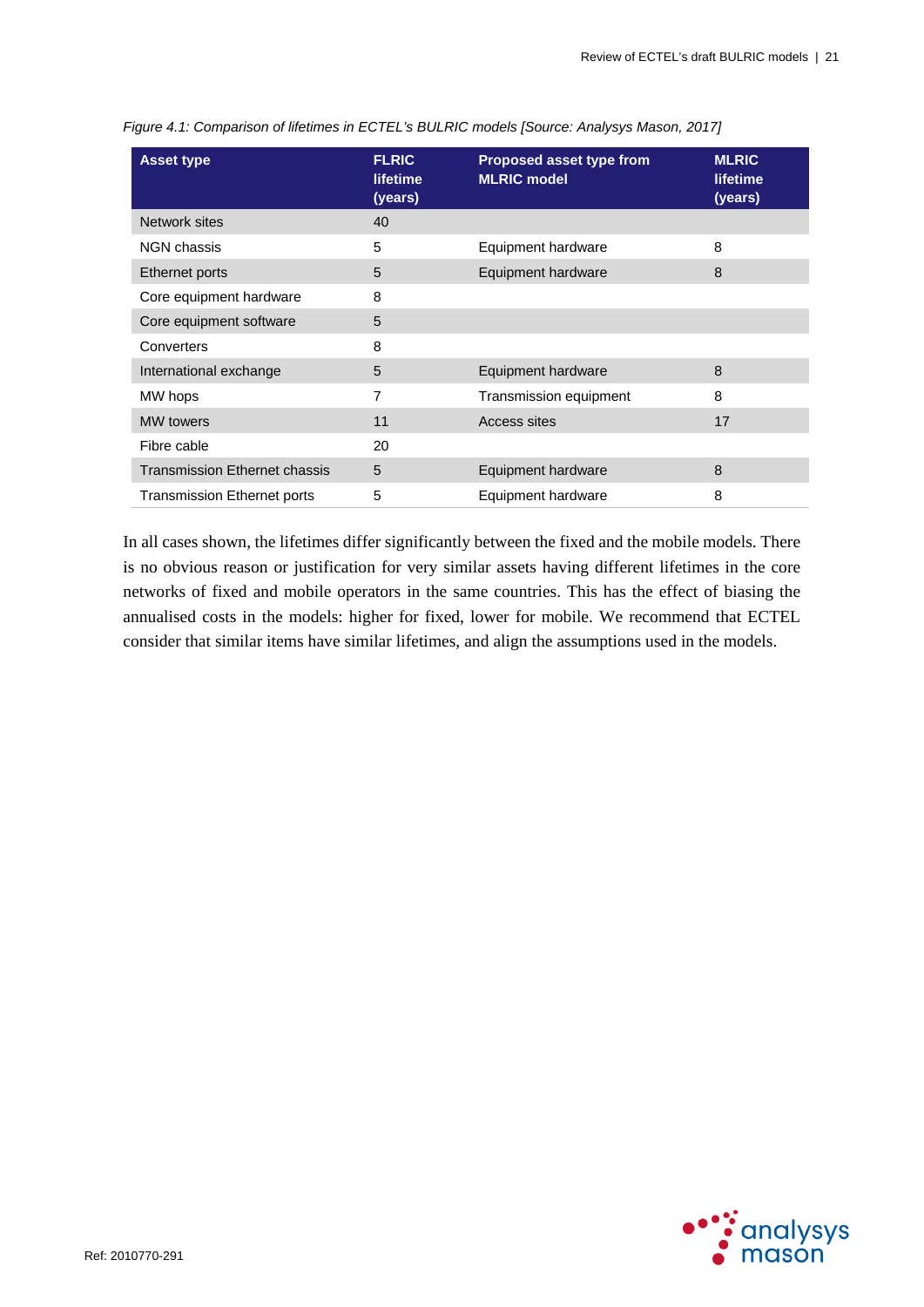# Annex A Inconsistencies in the documentation

Below we set out several inconsistencies identified in the documents. We recommend that a comprehensive review of all the documentation is undertaken to ensure that it accurately documents the final ECTEL models.

| Page 8, mobile<br>model<br>documentation                          | There is a reference to the "Sultanate" on page 8 of the mobile model which<br>is incorrect.                                                                                                                                                                                                                                                                                                                         |
|-------------------------------------------------------------------|----------------------------------------------------------------------------------------------------------------------------------------------------------------------------------------------------------------------------------------------------------------------------------------------------------------------------------------------------------------------------------------------------------------------|
| Exhibits $6.3, 6.4$<br>and 6.10, mobile<br>model<br>documentation | There are several references to "RAN sharing" in these flow diagrams. This<br>is inconsistent with the final guidelines report, which indicates that RAN<br>sharing is not being considered in the BULRIC models.                                                                                                                                                                                                    |
| Page 34,<br>consultation<br>document                              | This page states "Ring Topology for urban areas and rural areas and<br>Minimum Distance Tree Topology for Suburban and Rural areas". The<br>modelling of the topologies in rural areas should be more clearly described,<br>based on the inputs on worksheet 2F of the draft FLRIC model.                                                                                                                            |
| Worksheets 2A-2E,<br>draft FLRIC model                            | These worksheets state in numerous places "This table contains the data<br>regarding the core NGN locations of the reference Operator modelled. Due to<br>the confidentiality of the information, the values shown are illustrative, which<br>have been anonymised by $+$ -30%". Since the input tables are completely<br>identical for all five countries, this is clearly not the redaction process<br>undertaken. |
| Table 2.7,<br>consultation<br>document                            | The lifetime for backhaul assets (fibre or leased line) is missing from the<br>table, although a lifetime is included in worksheet 2G in the draft MLRIC<br>model.                                                                                                                                                                                                                                                   |
| Table 3.7,<br>consultation<br>document                            | The top half of this table makes no sense to present, as it appears to show that<br>all five countries have identical numbers of network nodes. This is only due<br>to the redaction process and is therefore highly misleading for stakeholders.                                                                                                                                                                    |
| Mobile model<br>documentation                                     | Worksheet 2C contains an input called "mobility factor" by geotype. If the<br>value is not 1, then it affects the calculation. The value is 1 in some urban and<br>suburban geotypes. The documentation should describe how this input is<br>derived and why St Lucia is the only island where the urban/suburban<br>geotypes have a mobility factor of 1.                                                           |

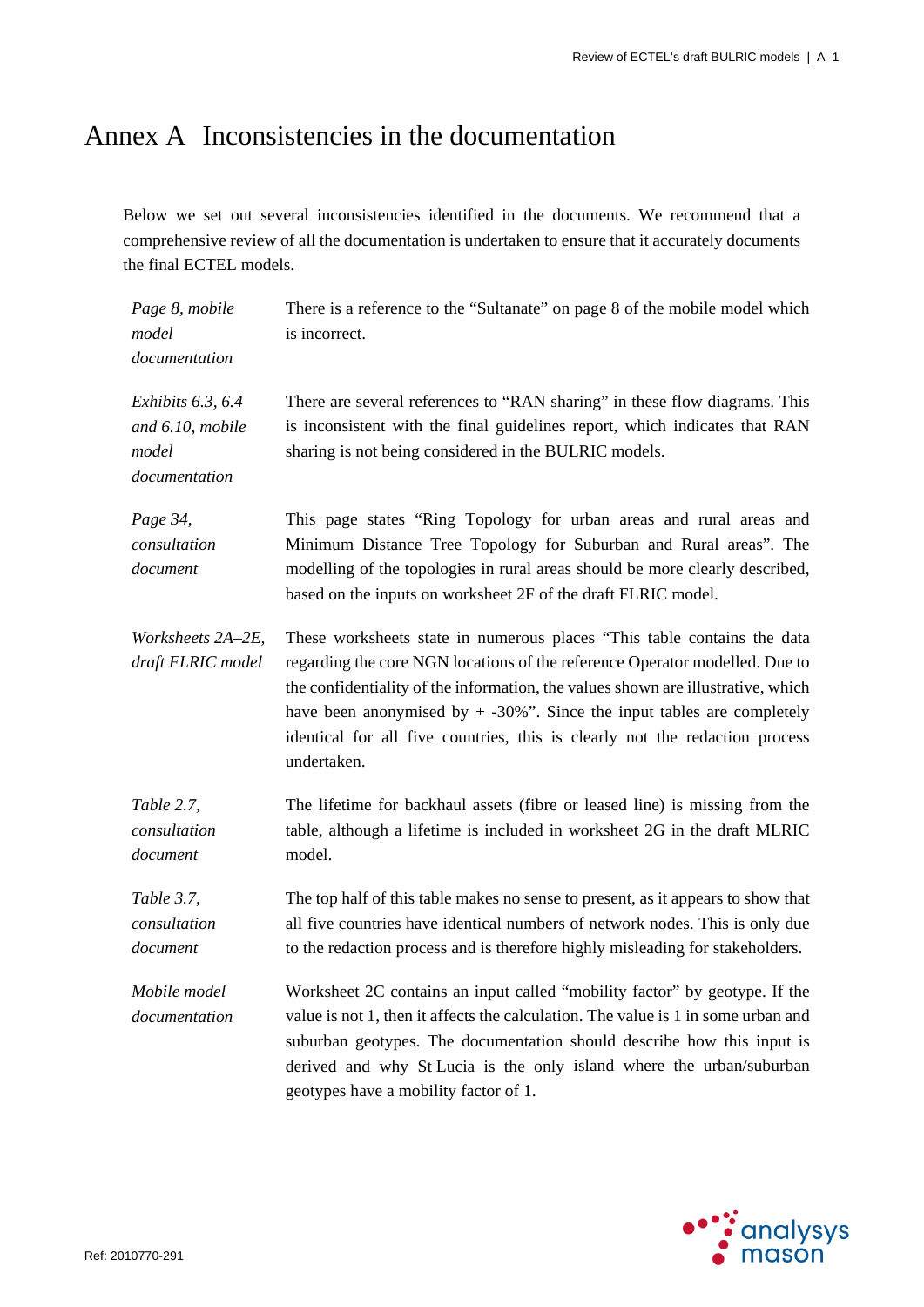| Mobile model  | The use of the array2mat() custom formula is not described in the mobile       |
|---------------|--------------------------------------------------------------------------------|
| documentation | model documentation. This should be described for those users without a        |
|               | modelling or mathematical background.                                          |
| Draft MLRIC   | There are numerous references (e.g. on worksheets 2C and 6A) to                |
| model         | municipalities. These are not relevant to the modelling, which uses population |
|               | centres on the islands. These references should be revised accordingly.        |
| Draft MLRIC   | Worksheets 6A, 6B, 6C and 6D contain the word "coubicated", which we do        |
| model         | not understand. We assume this should say "co-located".                        |